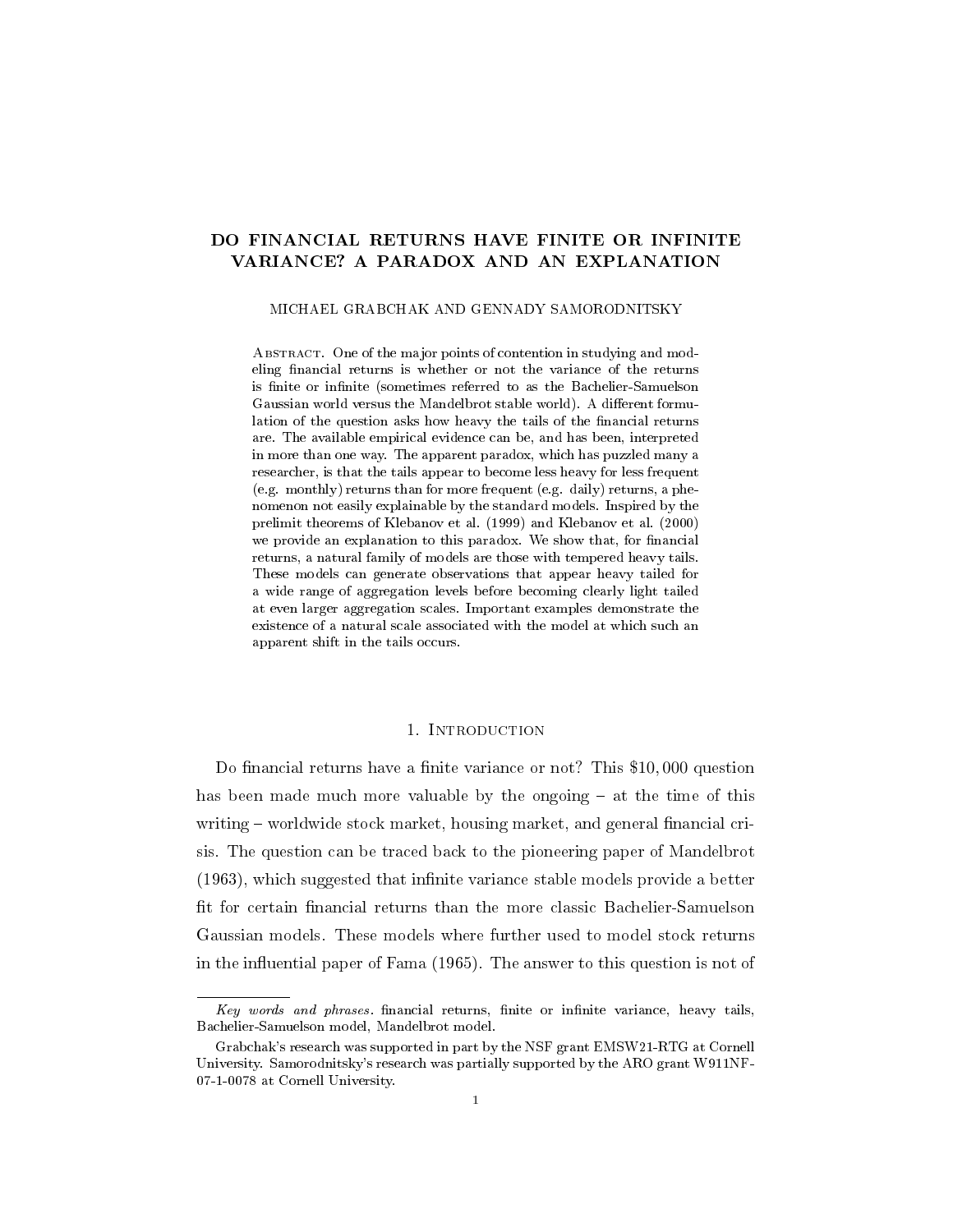purely academic interest; it crucially affects risk calculation, portfolio selection, and option pricing. The question can be formulated in several related, but not equivalent, ways.

- $(1)$  Do financial returns have a finite variance or not?
- $(2)$  Do financial returns follow a Gaussian law or an infinite variance stable law?
- (3) In what range is the tail index of financial returns?

This last formulation refers to the parameter of a certain class of semiparametric models, which are often used to model returns. This is the class of distributions with regularly varying tails. A random variable  $X$  (here representing a return) is said to have a regularly varying *right* tail with tail index  $\alpha > 0$  if

(1.1) 
$$
P(X > x) = x^{-\alpha}L(x), \ x > 0,
$$

where  $L$  is a slowly varying at infinity function (see Embrechts et al. (1997) for information on regular variation). A similar definition applies to the regular variation of the left tail, which may have a different tail index. The smaller of the two tail indices (we will often refer to it simply as the tail index) controls which finite moments the random variable has. If the smaller tail index is greater than 2, then the random variable has a finite variance, when it is between 1 and 2, the random variable has a finite mean but an infinite variance, and when it is less than 1, the random variable does not have a finite mean.

Sometimes a more specific assumption of a power tail is used. Here one assumes that  $P(X > x) \sim cx^{-\alpha}$  as  $x \to \infty$  for some  $c > 0$ , and similarly with the left tail. Many well-known probability models have power tails. For example, an  $\alpha$ -stable random variable with  $0 < \alpha < 2$  (its tail index is equal to the index of stability  $\alpha$ , see Samorodnitsky and Taqqu (1994)) and a Student t-random variable (its tail index is equal to the number of its degrees of freedom).

The  $\alpha$ -stable distributions form a relatively narrow family of models, and it is accepted in the literature that for most financial returns an exactly stable model does not provide a good statistical fit (and an exactly Gaussian model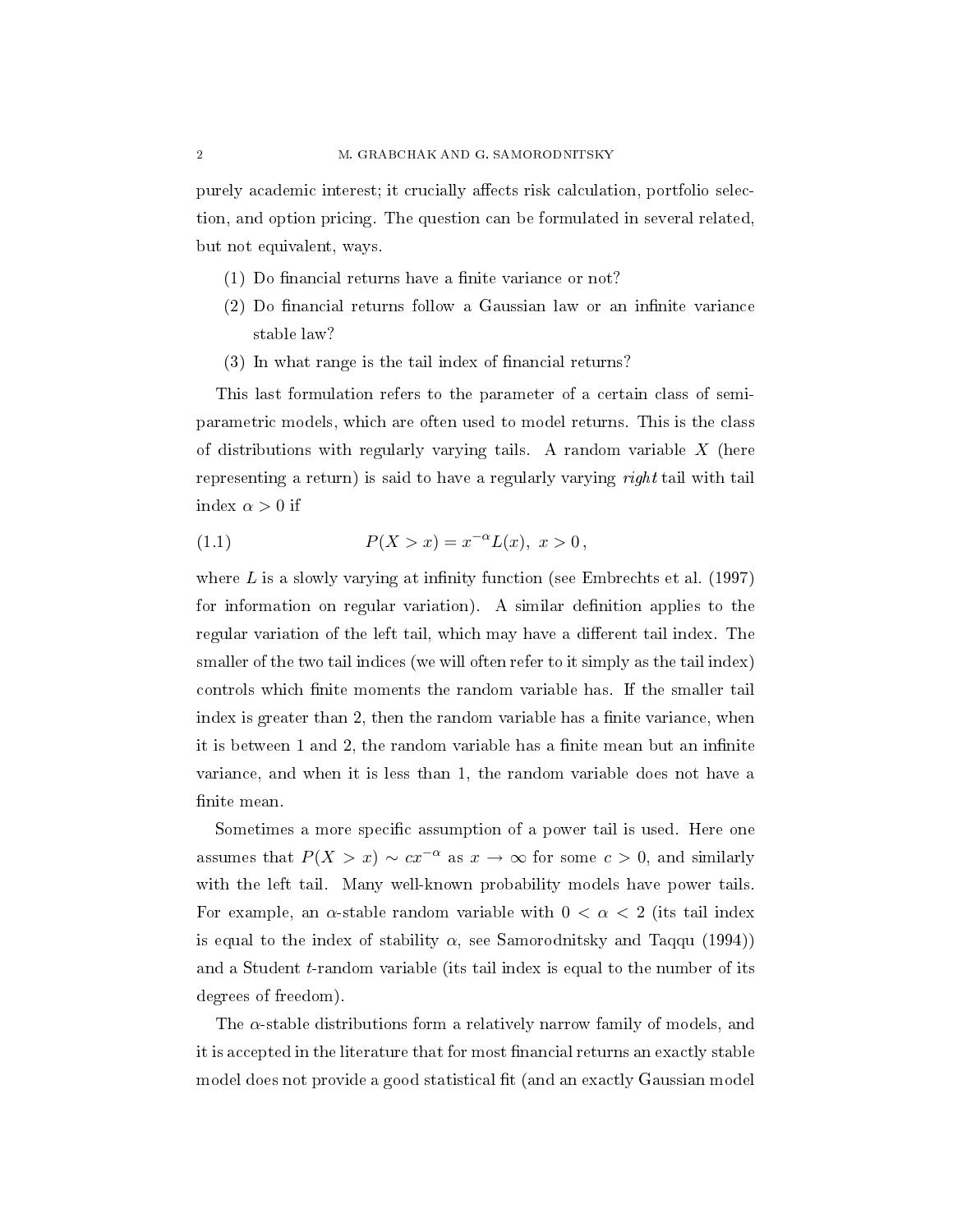does not provide a good fit either). The assumption of regular variation of the tails is, on the other hand, not very controversial (even though certain option pricing techniques require tails lighter than those given by (1.1)). What is controversial is the range of the tail index of financial returns.

Approximate stability of the returns and infinite variance indicate a tail index of less than 2. Infinite variance models are advocated in Mittnik and Rachev (2000), but other authors, going back to Blattberg and Gonedes (1974), or Lau et al. (1990) report statistical evidence of nite variance in financial returns.

The most confusing issue of all, and this is where the apparent paradox arises, is that the empirically measured tail index appears to be lower for more frequent returns and higher for less frequent returns; rich evidence is in Gencay et al.  $(2001)$ . In particular, one could find, for example, that daily or more frequent returns had infinite variance, but weekly or less frequent returns had finite variance. Not everyone agrees that this is really important in practice (see e.g. Taleb (2009)), but the paradoxical nature of this phenomenon was quickly realized. Thus, Akgirav and Booth (1988), upon reporting that the estimated index of stability increases from daily to weekly to monthly returns, point out that this is inconsistent with a stable model of the returns. Even more generally, it is difficult to explain increasing tail indices for returns with power tails, or regular varying tails. This cannot occur if the returns are independent and identically distributed, and most known models of dependent returns rule out this phenomenon as well (see e.g. Mikosch and Samorodnitsky (2000)).

In this work we propose a resolution of "the tail paradox" by showing that the empirical findings of the increasing tail index as the aggregation of the returns increases is consistent with models possessing what we call tempered heavy tails. A random variable with tempered heavy tails does not, strictly speaking, have power or regular varying tails, because of the tempering. Nevertheless, this random variable can be similar, in important respects, to a random variable with power tails, or even to a stable random variable.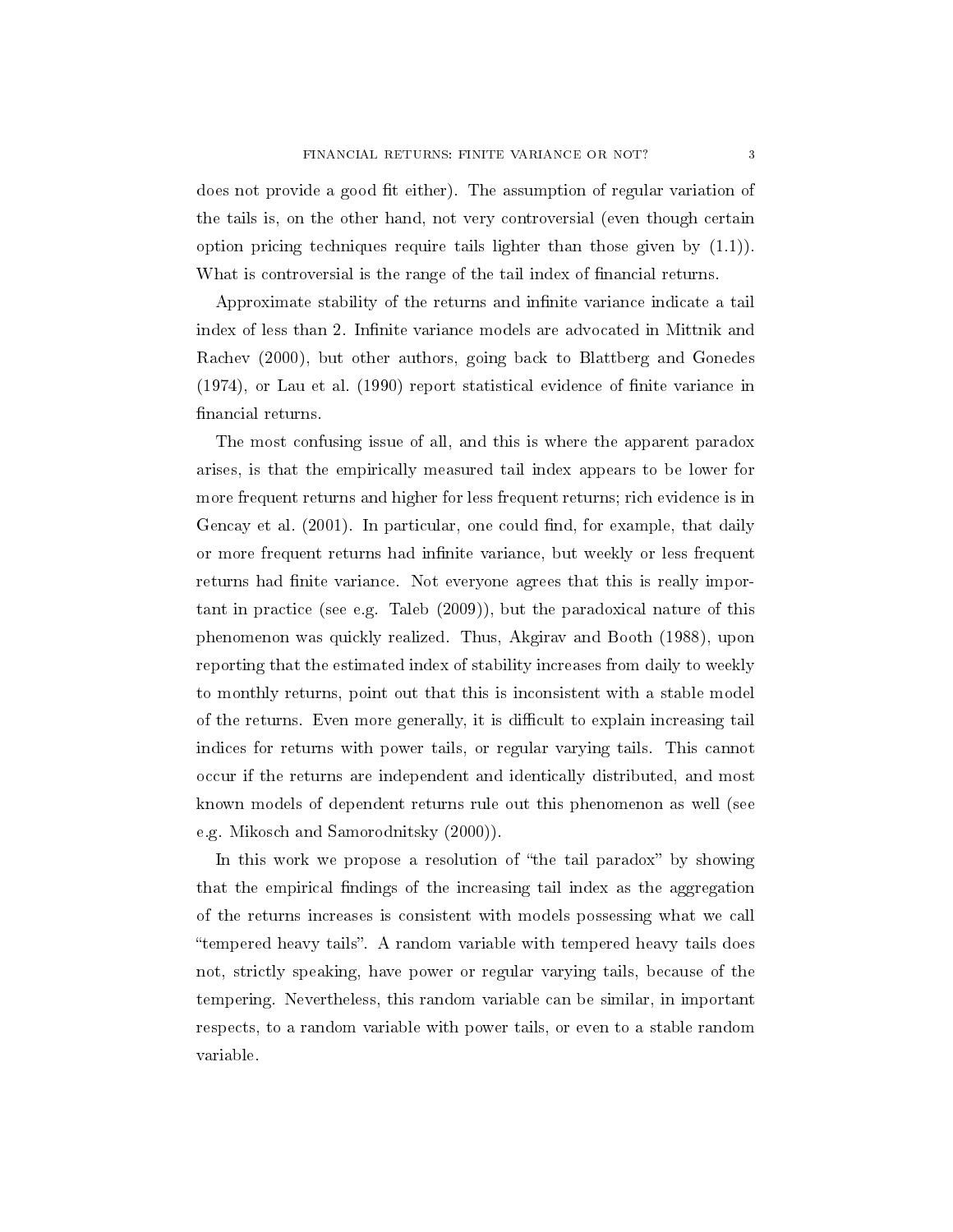Recall that a random variable with regularly varying (and balanced) tails of tail index  $0 < \alpha < 2$  is in the domain of attraction of an  $\alpha$ -stable distribution. This means that the distribution of properly shifted and normalized sums of independent and identically distributed copies of this random variable converge in distribution, as the number of observations increases, to an  $\alpha$ -stable distribution. Informally, the sums  $X_1 + \ldots + X_n$  of independent observations distributed as  $X$  will, while having the same tail index as the original X, look more and more like an  $\alpha$ -stable random variable as n increases. Similarly, if X has a tail index  $\alpha > 2$  or, more generally, has a finite variance, then  $X_1 + \ldots + X_n$  will, as n increases, look more and more like a Gaussian random variable.

A random variable with tempered heavy tails has a finite variance. However, empirically, its tail index may appear to be less than 2. Moreover, the distribution of the sum  $X_1 + \ldots + X_n$  of independent observations distributed as  $X$  may be well approximated by an infinite variance stable distribution for a wide range of values of  $n$ , before (necessarily) converging (after a proper shift and scaling) to a Gaussian distribution as  $n$  becomes very large. Furthermore, it is possible that in the intermediate range of  $n$ , the distribution of the sum  $X_1 + \ldots + X_n$  becomes "more stable-like" as n increases. If (relatively) high frequency returns have tempered heavy tails, then, empirically, these returns and certain lower frequency (aggregated) returns will appear to have a low tail index and may, even, appear to have an approximately stable distribution, while even lower frequency returns will look more and more Gaussian-like and, hence, empirically, the tail index! will appear to be increasing. The resulting picture is in excellent correspondence with the discussed above paradoxically increasing with aggregation tail index of actual financial returns.

Financial markets have built-in mechanisms designed to limit the fluctuations of the prices. This means that one would not expect to see the returns exhibit regular variation in their entire unlimited range. Models with tempered heavy tails may, appropriately, exhibit power-like tail behavior in a large part, but not the whole, of their range.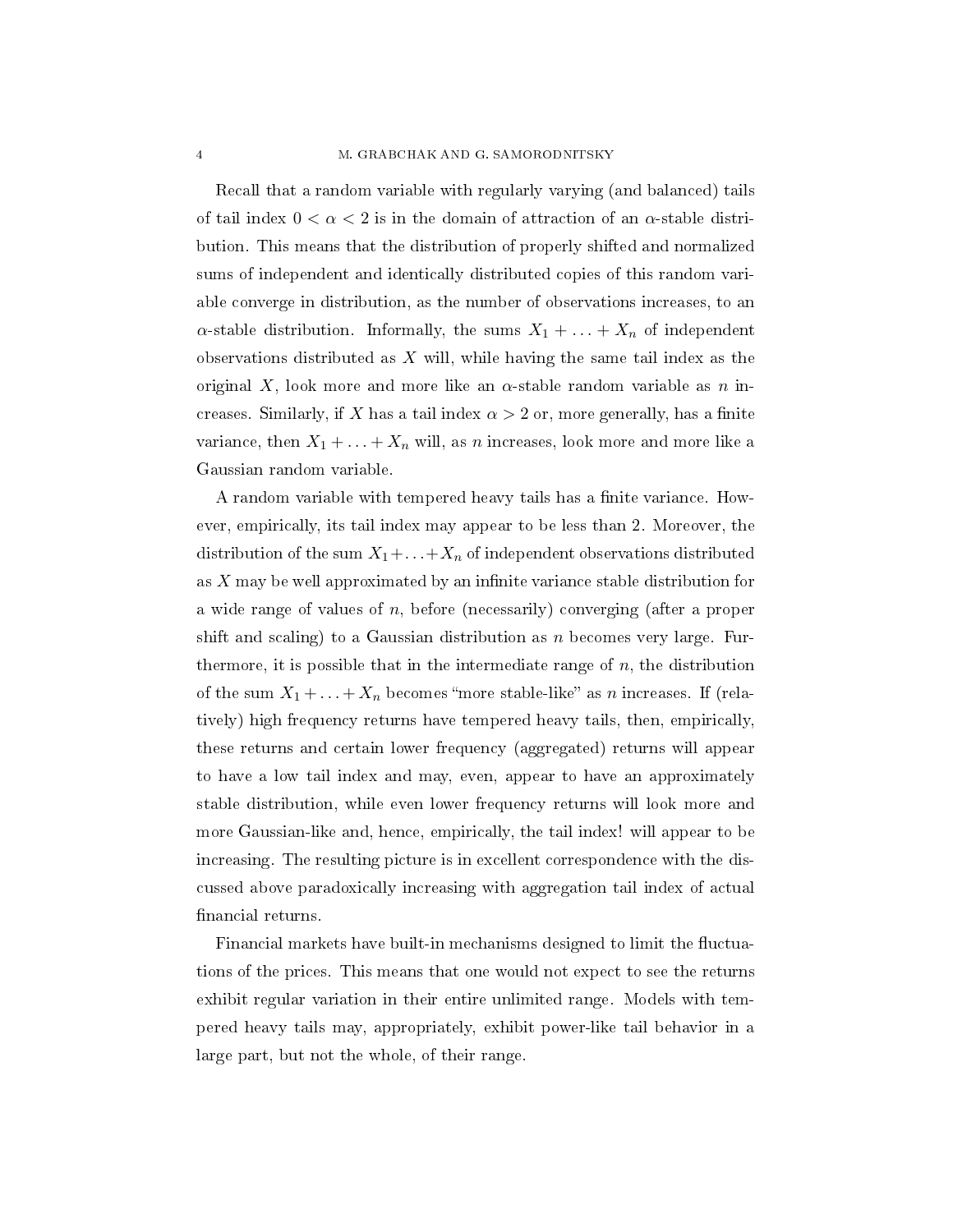In summary, we suggest that using models with tempered heavy tails is an attractive option that accounts for the otherwise difficult to explain phenomenon of the tail index increasing with the aggregation of the returns and, more generally, reconciles the otherwise irreconcilable views for and against infinite variance models of financial returns. In fact, this class of models explains why, at certain return frequencies (but not at other return frequencies) the empirical distribution of nancial returns may look, approximately, stable.

It is important to mention, at this point, that random variables with tempered heavy tails retain many of the properties of random variables with the "usual" heavy tails. In particular, risk calculations with tempered heavy tails will have much in common with risk calculations with the "usual" heavy tails, but they will not be identical to the latter calculations. We will address this issue in a future work.

This paper is organized as follows. In Section 2 we introduce the general idea of tempered heavy tails and concentrate on two specific models: the truncated Pareto distribution and the smoothly truncated Lévy flights. We present a small empirical study of the behavior of the sums  $X_1 + \ldots + X_n$  of independent identically distributed random variables generated from these models. In Section 3 we introduce several distances between probability distributions and state a theorem showing that, under certain conditions, sums of many independent identically distributed random variables may have an approximately  $\alpha$ -stable distribution even though the random variables are not in the domain of attraction of an  $\alpha$ -stable distribution. The proof of the main result is postponed until Section 5. Our presentation here is heavily influenced by the work of Klebanov et al. (1999, 2000). We present a clear and self-contained proof (this appears to be somewhat lacking in the above references); furthermore, we extend the main result to the important multivariate case. In Section 4 we show that the distributions of the two families of models with tempered heavy tails that we are considering in this paper have a natural scale associated with them. It determines when sums  $X_1 + \ldots + X_n$  of independent identically distributed random variables from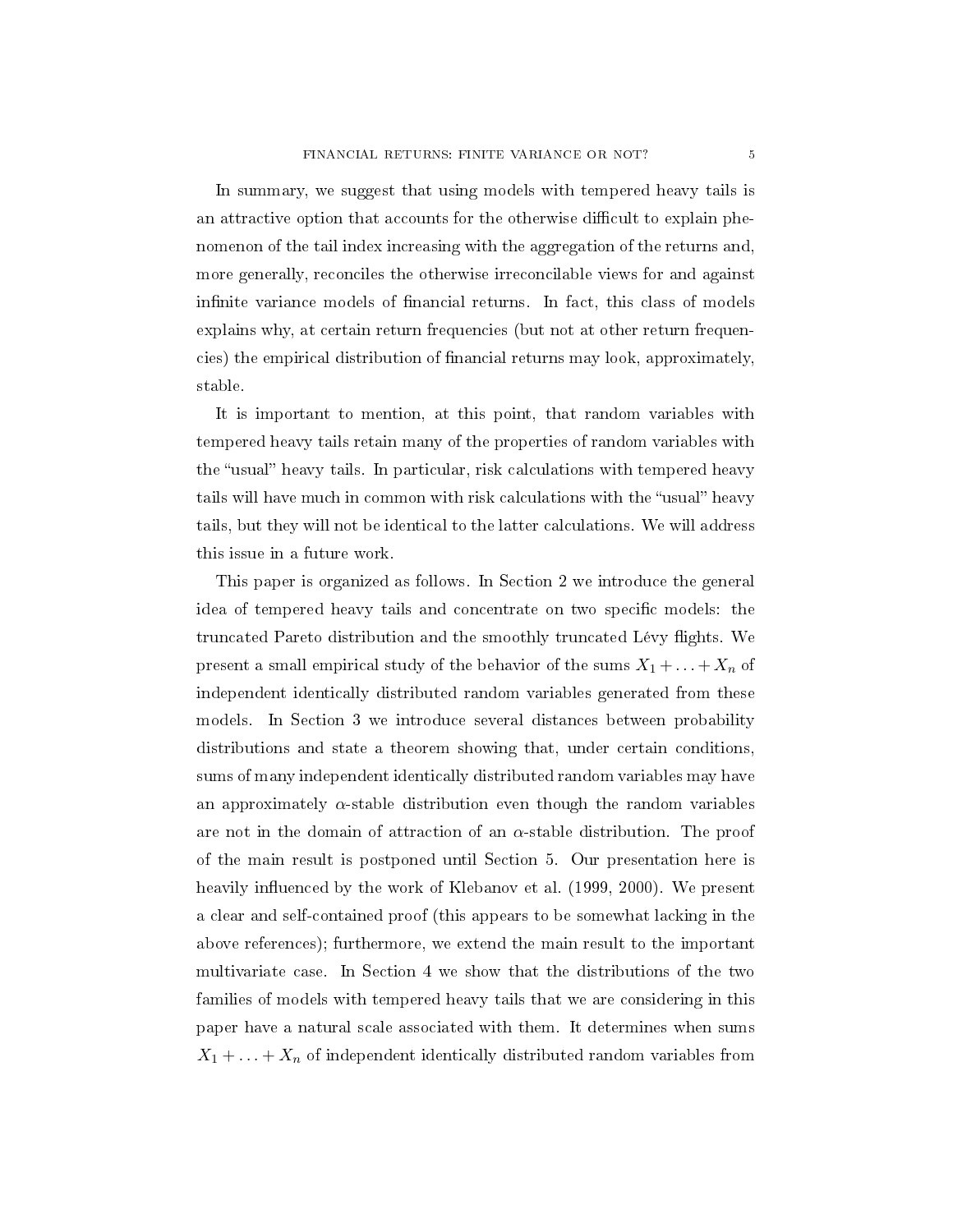these distributions look "stable-like", and when "Gaussian-like" behavior sets in.

#### 2. Distributions with tempered heavy tails

We say that the distribution of a random variable  $X$  has tempered heavy tails if it can be obtained by modifying a random variable with power, or regularly varying, tails, via tempering the tails of the latter. This tempering restricts the range where the power, or regularly varying, tails, apply. Depending on the kind and the extent of the tempering of the tails, sums of the type  $X_1 + \ldots + X_n$  of independent identically distributed random variables with such tails can have, for a large number of terms  $n$ , a distribution that is very close to an infinite variance  $\alpha$ -stable distribution even though the random variable itself is not in the domain of attraction of an  $\alpha$ -stable distribution. Random variables with tempered heavy tails have a finite variance and, hence, must be in the domain of attraction of a Gaussian distribution.

The tails of a random variable can be tempered in different ways. In this paper we consider two ways of tempering heavy tails, leading to two different families of distributions with tempered heavy tails.

The first example is based on the idea of *tail truncation*. Let  $Z$  be a random variable, which we assume to be in the domain of normal attraction of some  $\alpha$ -stable distribution,  $0 < \alpha < 2$ . That is, the normalized partial sums  $S'_n = n^{-1/\alpha} \sum_{i=1}^n Z_i$  of independent copies of Z converge in distribution, as  $n \to \infty$ , to a non-degenerate  $\alpha$ -stable random variable. This means, that |Z| has a power tail with exponent  $\alpha$ , and for some  $0 \le p \le 1$ ,

$$
\lim_{x \to \infty} \frac{P(Z > x)}{P(|Z| > x)} = p,
$$

see e.g. Feller (1971). For a large  $T > 0$ , consider a random variable X obtained by "rejecting" the values of  $Z$  whose magnitude is larger than  $T$ . Formally, the distribution of X is the conditional distribution of  $Z$  given that  $|Z|$  ≤ T. That is, for any measurable set  $A \subset [-T, T]$ ,  $P(X \in A) = P(Z \in \mathbb{R})$  $A)/P(|Z| \leq T)$ . We view X as Z with truncated tails. Clearly, X has a finite variance and, hence, is in the domain of attraction of a Gaussian distribution. However, compare the sums  $S'_n = n^{-1/\alpha} \sum_{i=1}^n Z_i$  and  $S_n =$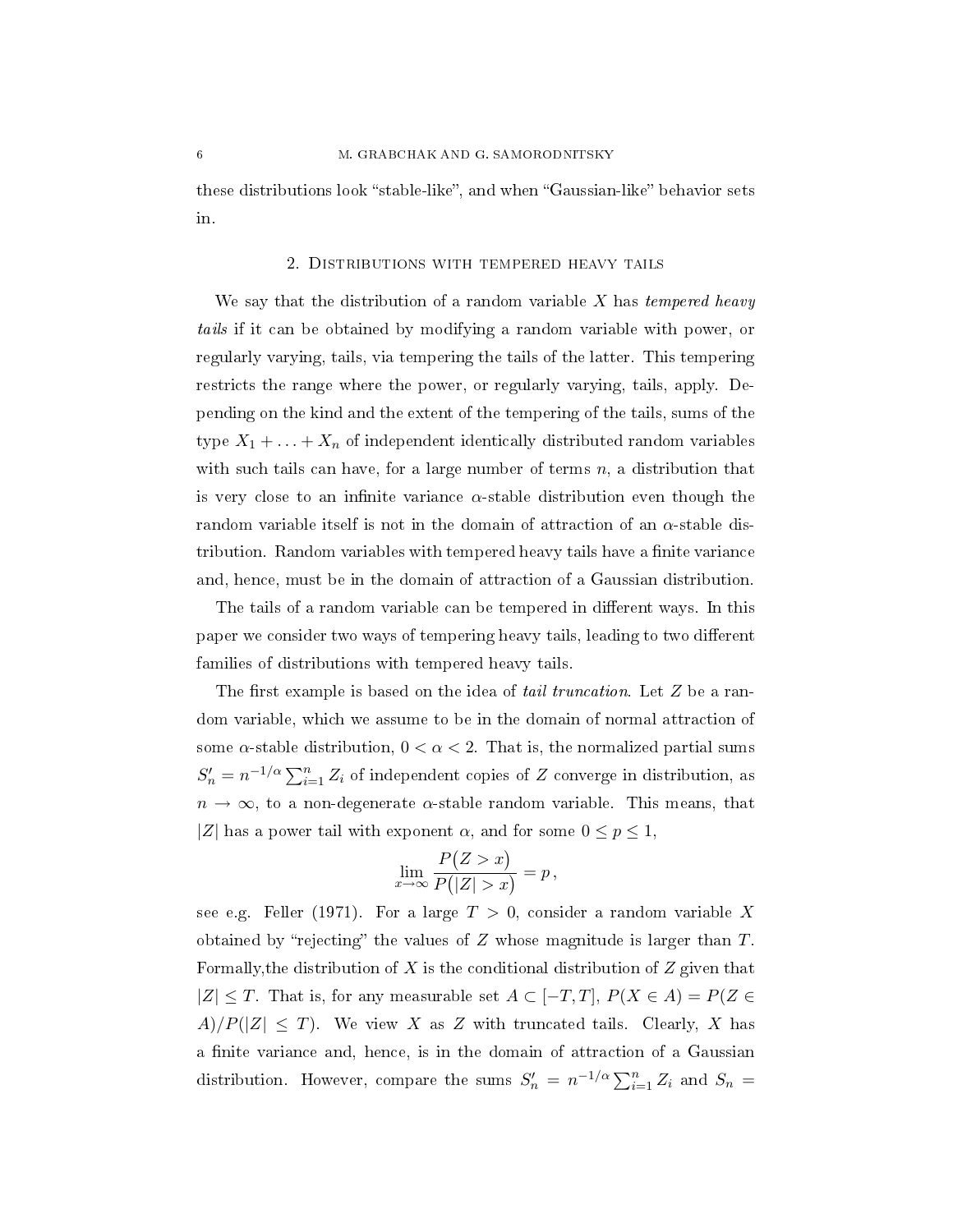$n^{-1/\alpha} \sum_{i=1}^{n} X_i$ , where  $X_1, \ldots, X_n$  are independent copies of X, obtained from the sequence  $Z_1, Z_2, \ldots$ , by retaining the first *n* entries (returns) in that sequence of magnitude not exceeding  $T$ . It is clear that, if  $T$  is "very large" and n is "small in comparison with  $T$ ", then, very likely, all of the  $X_i$  will coincide with the corresponding  $Z_i$ , and so the normalized sums  $S_n$ and  $S_n'$  will have have very similar distributions. This suggests that if, for such values of n, the distribution of  $S_n'$  is well approximated by an infinite variance  $\alpha$ -stable law, then this law should be a good approximation for the distribution of  $S_n$  for such values of n and T as well.

Later in this paper, we will see that the truncation level  $T$  provides, in a formal sense, a natural time scale for the number of terms  $n$  for which the above approximation of the distribution of  $S_n$  by an  $\alpha$ -stable law is valid.

A simple, but illustrative, example is that of a symmetric Pareto distribution. Let  $0 < \alpha < 2$ . For  $b > 0$  consider a distribution with a symmetric density given by

(2.1) 
$$
f(x) = \frac{\alpha b^{\alpha}}{2} |x|^{-1-\alpha} 1_{|x|>b}.
$$

This distribution is in the domain of normal attraction of a symmetric  $\alpha$ stable law. For a small numerical study, we choose  $\alpha = 1.5, b = .5$ , and we truncate this Pareto distribution at the value  $T = 70$ . Figure 1 shows plots of the estimated densities of  $S_n$  for several values of n with the overlayed density of a symmetric  $\alpha$ -stable random variable; the scale of the latter that provided the best fit (and which we used in the plots) was somewhat smaller than the scale of the limiting distribution to which the normalized sum of non-truncated Pareto random variables converges. The density of  $S_n$  was calculated approximately, using kernel density estimators based on a sample of size 100, 000.

In the figure, we see that by the time  $n$  reaches 50 the approximation by the stable law appears to be quite good. By the time the sample size reaches 150, we start seeing divergence both in the center and in the tails, and once the sample size n is at 300, the approximation by the stable law is visibly bad.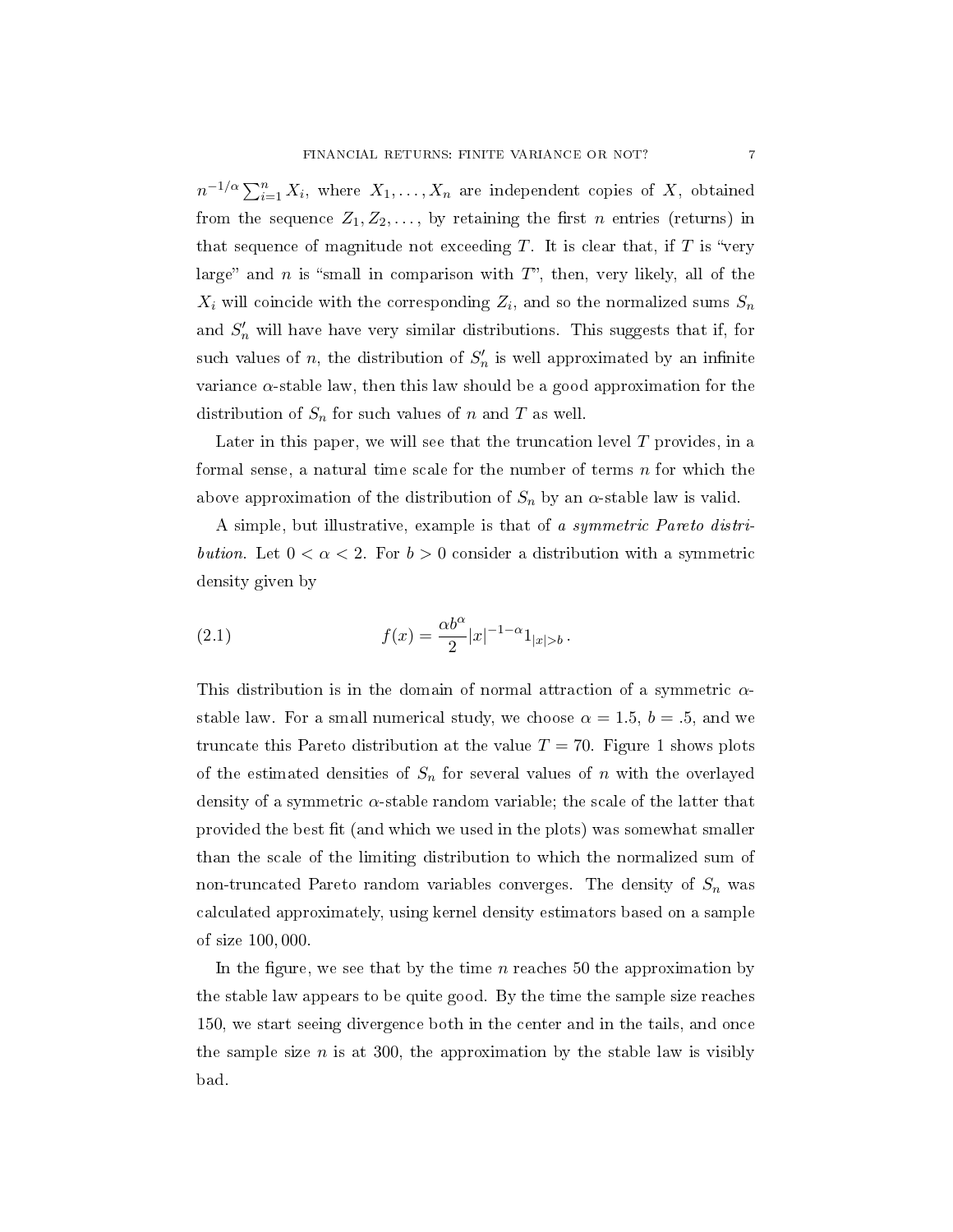

Figure 1. Plots of the densities of sums of truncated symmetric Pareto random variables (solid lines) with the approximating stable densities (dashed lines) overlayed.

On the other hand, suppose we use the normalization dictated by the nite variance of truncated Pareto random variables, i.e. we consider the distribution of  $n^{-1/2} \sum_{i=1}^{n} X_i$ . Figure 2 gives plots of the approximated nite sample densities with the limiting normal distribution overlayed. We see that the normal approximation is quite unsatisfactory at  $n = 100$ , is improving when the sample size reaches 500, and appears to be very good at the sample size  $n = 1,000$ .

The tails of a random variable can be tempered in "more delicate" ways than tail truncation. For example, the so-called tempered stable random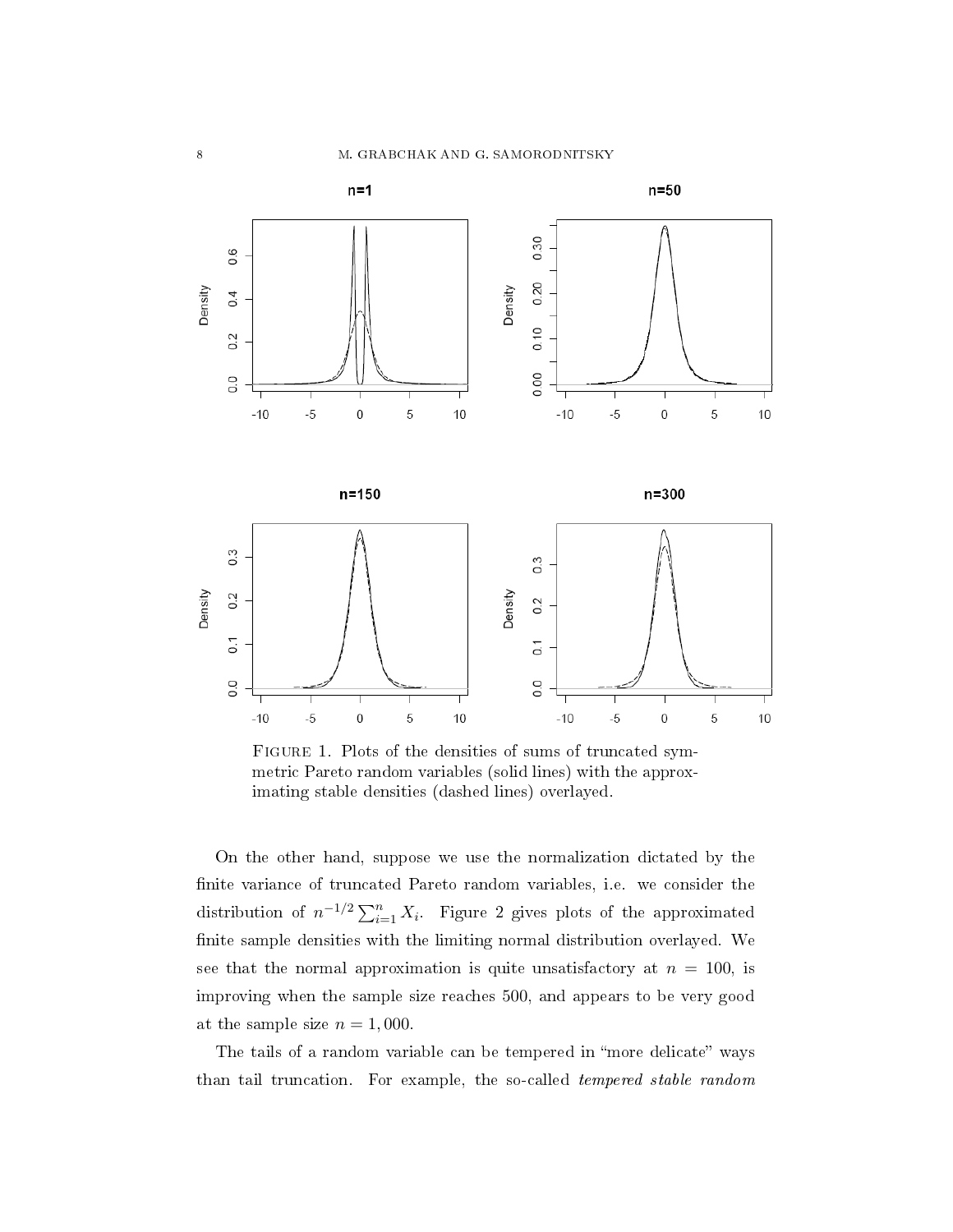

FIGURE 2. Plots of the densities of sums of truncated symmetric Pareto random variables (solid lines) with the approximating normal densities (dashed lines) overlayed.

variables have infinitely divisible distributions related to the infinite variance  $\alpha$ -stable distributions, where the tempering is done at the level of Lévy measures; see Rosiński (2007). For our second example of distributions with tempered heavy tails we choose the *smoothly truncated Lévy flights* (STLFs), a subclass of the tempered stable distributions; see Koponen (1995). These models have already been successfully used in financial applications, see, for example, Carr et al. (2002, 2003); Cont and Tankov (2004). The usefulness of general tempered stable models comes from the fact that they are so similar to the stable models that a Lévy process with tempered stable marginal distributions behaves like a stable motion at small time scales. On the other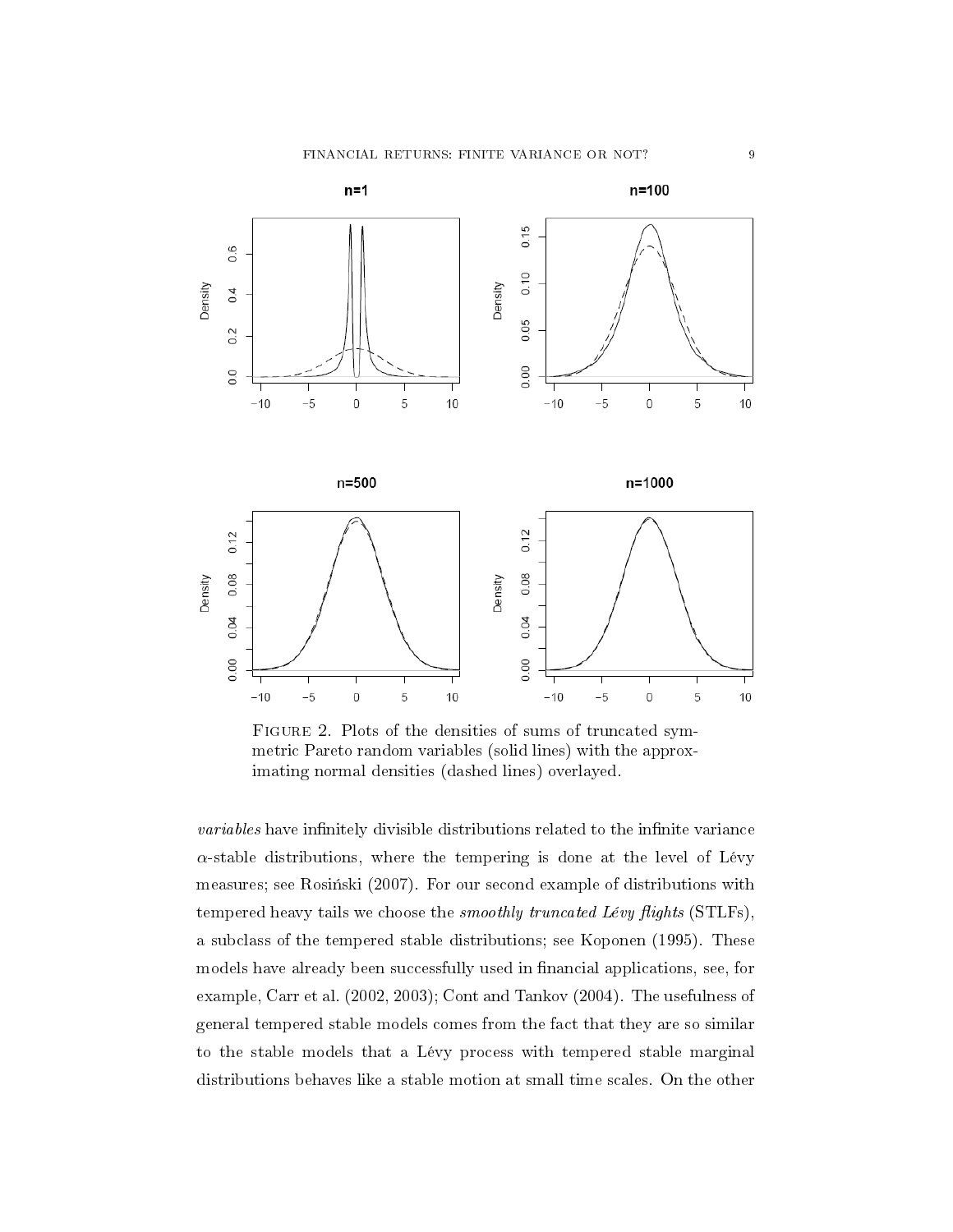

Figure 3. Plots of the densities of scaled sums of iid STLFs (solid lines) with the approximating stable density (dashed lines) overlayed.

hand, for certain values of the parameters, a tempered stable random variable has a finite variance; see Rosinski (2007). This is the case for the smoothly truncated Lévy flights. Despite this, we will show that, a sum of smoothly truncated Lévy flights can be well approximated by an infinite variance stable distribution even when the sum has many terms.

For an illustrative example we consider symmetric smoothly truncated Lévy flights that are tempered  $\alpha$ -stable distributions with  $\alpha \in (0,1)$ . Beside the exponent  $\alpha$ , such distributions are characterized by a scale  $\sigma > 0$  and the level of tempering  $\ell > 0$ . The characteristic function of such a smoothly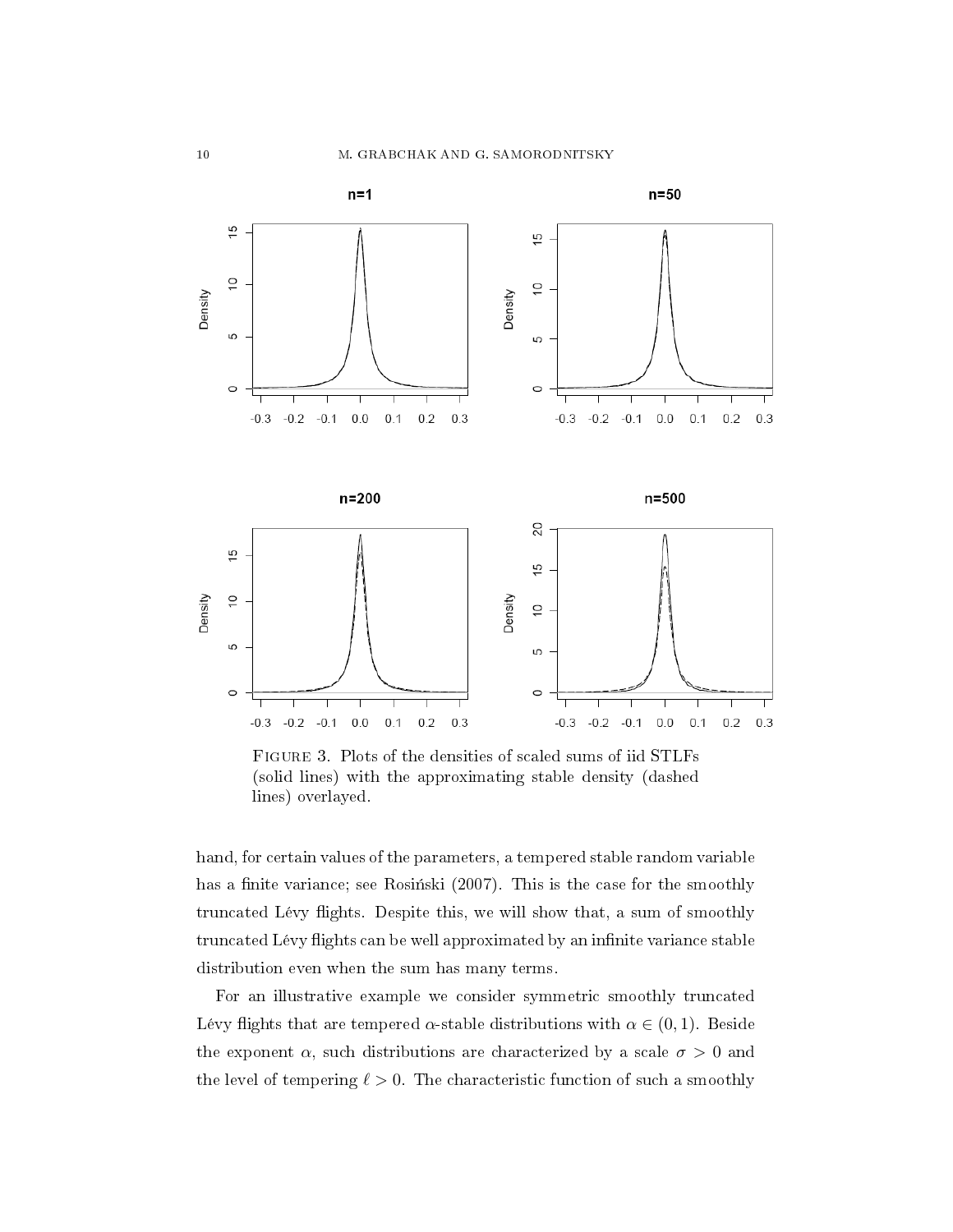

Figure 4. Plots of the densities of scaled sums of STLFs (solid lines) with the approximating normal densities (dashed lines) overlayed.

truncated Lévy flight is given by

(2.2) 
$$
\varphi(\lambda) = \exp \left\{-\sigma^{\alpha} \ell^{-\alpha} \left[ \left(1 + \lambda^2 \ell^2 \right)^{\alpha/2} \cos \left(\alpha \arctan(\lambda \ell) \right) - 1 \right] \right\},\,
$$

 $\lambda \in \mathbb{R}$ . In Section 4.1 we will see that the level of tempering  $\ell$  provides, in this model, a natural time scale for the number of terms  $n$  for which the above approximation of the distribution of  $S_n$  by an  $\alpha$ -stable law is valid.

For a small numerical study, we choose  $\alpha = .95$ ,  $\sigma^{\alpha} = .1628$ , and  $\ell = 100$ . Figure 3 shows plots of the estimated densities of scaled sums of iid STLFs with the density of the corresponding  $\alpha$ -stable distribution overlayed. When  $n = 1$  they appear to be almost identical, and they are still very similar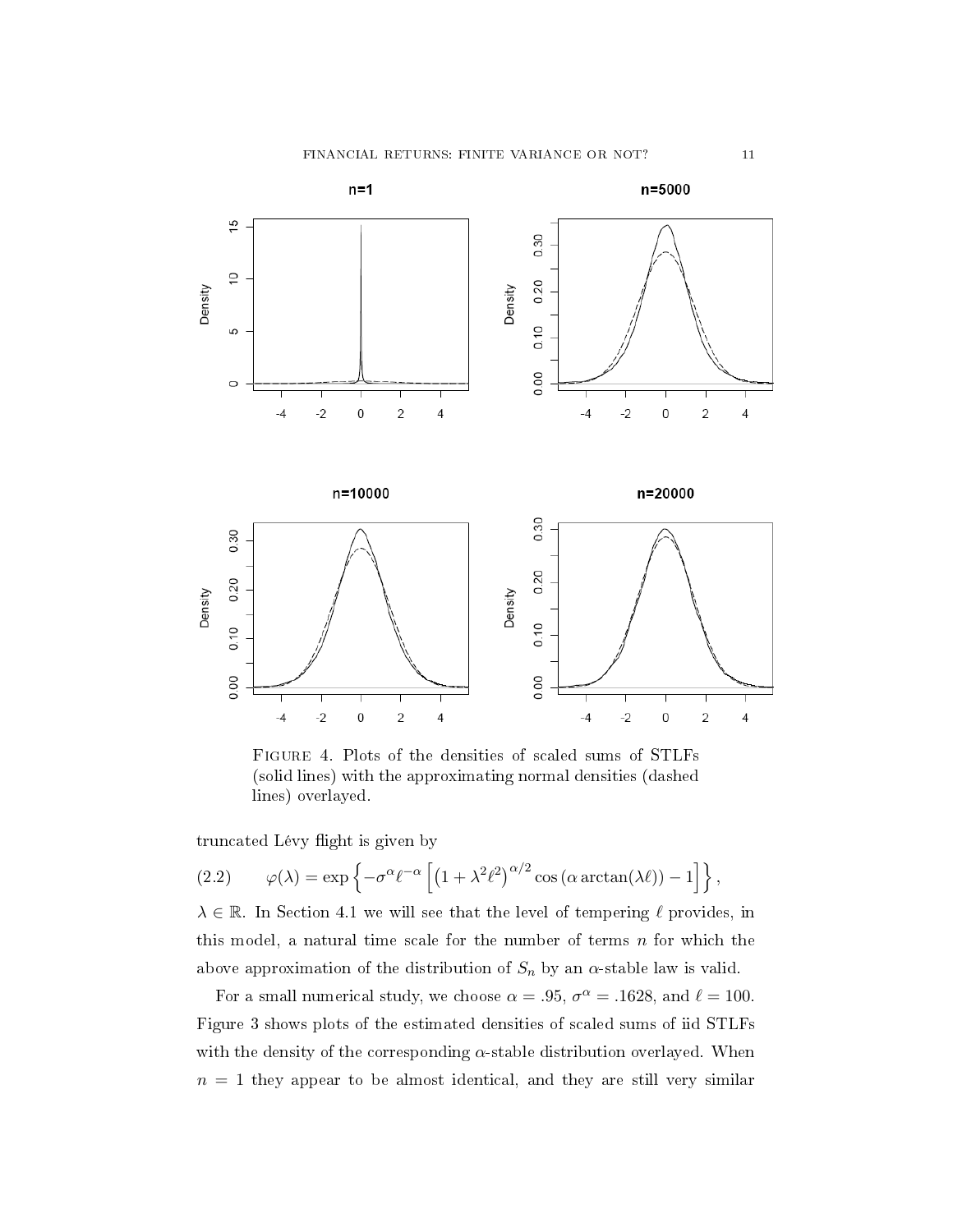when  $n = 50$ . By  $n = 500$ , however, the densities are quite different in both the peaks and the tails. Ultimately the distribution of the normalized sum of iid smoothly truncated Lévy flights converges to a normal limit, but the convergence is very slow. This slow convergence is illustrated in Figure 4.

It is interesting and important to note that in both of the numerical studies presented above a very large sample size is needed to get normal-like behavior of the sum. This is at odds with the common rule of thumb that convergence in the Gaussian Central Limit Theorem is practically attained at  $n = 30$ .

We conclude this section by noting that the above discussion of tempered heavy tails fully applies to random vectors in  $\mathbb{R}^d$  as well. In fact, the main quantitative result of the next section will be stated and proved in the multivariate case.

## 3. The Main Result

In this section we state a theorem, which shows that, under appropriate conditions, the distribution of the sum of many independent identically distributed random variables with tempered heavy tails can be well approximated by an infinite variance  $\alpha$ -stable distribution even though these random variables are not in the domain of attraction of the  $\alpha$ -stable distribution. The presentation in this section is inspired by the work of Klebanov et al. (1999) and Klebanov et al. (2000). Our main approximation theorem (Theorem 1 below) applies to random vectors (i.e. to entire portfolios of returns).

We begin by setting up the notation. Let  $X$  be a  $d$ -dimensional random vector. We will denote its characteristic function by  $\hat{\mu}_X$  and its probability law and distribution function by  $F_X$ . If X has a density with respect to the d-dimensional Lebesgue measure, we will denote it by  $f_X$ .

The convolution of two measurable functions  $f$  and  $g$  is defined by

$$
f * g(x) = \int_{\mathbb{R}^d} g(x - y) f(y) dy
$$

at any point x where the integral exists. If  $F$  is a (signed) measure and  $g$  is a measurable function, then the convolution of  $F$  and  $g$  is defined by

$$
F \star g(x) = \int_{\mathbb{R}^d} g(x - y) F(dy)
$$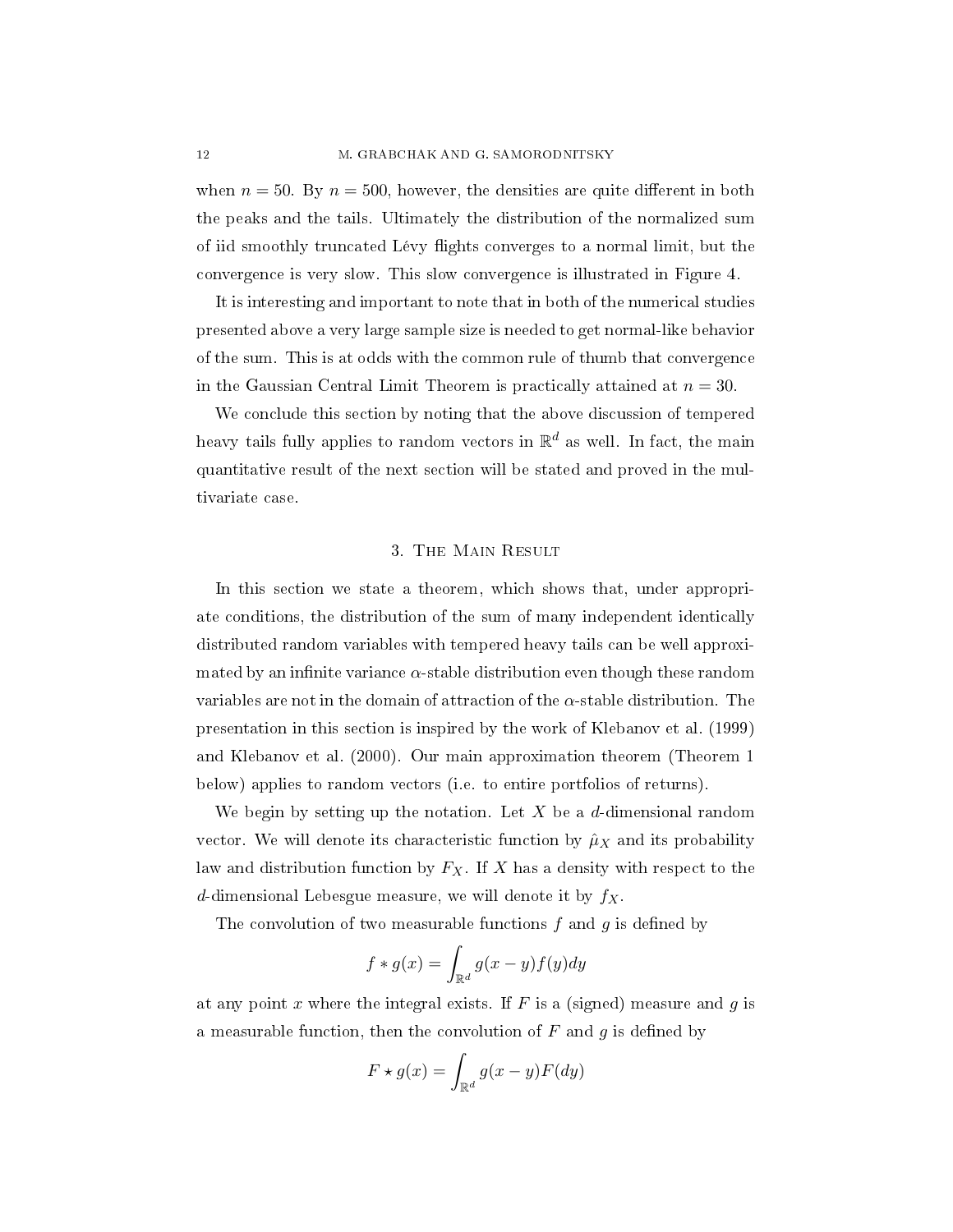at every x for which the integral exists. If we choose  $g = H$ , a cdf, then  $F \star H$  can also be viewed as a convolution of two measures. Clearly, if F has a density  $f$  with respect to the  $d$ -dimensional Lebesgue measure, then  $F \star g = f \star g$ 

A function  $f$  on  $\mathbb{R}^d$  is said to satisfy the Lipschitz condition with coefficient  $M$  if

$$
|f(x) - f(y)| \le M|x - y|
$$

for every  $x, y \in \mathbb{R}^d$ . We will use the notation  $f \in Lip_M$ . Note that if h is differentiable and if  $M := \sup_{x \in \mathbb{R}^d} |\nabla h(x)| < \infty$ , then  $h \in Lip_M$ .

A useful distance on the space of probability laws on  $\mathbb{R}^d$  can be defined as follows. Let  $c, \gamma \geq 0$ . For d-dimensional random vectors X and Y we set

(3.1) 
$$
d_{c,\gamma}(X,Y)\Big(=d_{c,\gamma}(F_X,F_Y)\Big)=\sup_{|z|\geq c}\frac{|\hat{\mu}_X(z)-\hat{\mu}_Y(z)|}{|z|^{\gamma}}.
$$

Note that this measures the distance between two probability laws and not two random variables. Thus, the notation  $d_{c,\gamma}(F_X, F_Y)$  is more precise than  $d_{c,\gamma}(X, Y)$ . However, we will use, as is common, the latter notation. It is well known, and easy to check, that if Y is a strictly  $\alpha$ -stable random vector (see Samorodnitsky and Taqqu (1994)), and  $X_1, X_2, \ldots$  are iid copies of a random vector X, such that  $d_{0,\gamma}(X, Y) < \infty$  for some  $\gamma > \alpha$  then X is in the domain of normal attraction of  $Y$ . See Klebanov et al. (1999).

Let h be a probability density on  $\mathbb{R}^d$ . We define another distance on the space of probability laws on  $\mathbb{R}^d$  by setting, for two d-dimensional random vectors  $X$  and  $Y$ ,

(3.2) 
$$
K_h(X,Y)\Bigl(=K_h(F_X,F_Y)\Bigr)=\sup_{x\in\mathbb{R}^d}|F_X\star h(x)-F_Y\star h(x)|.
$$

It is easy to check that if  $h$  satisfies a Lipschitz condition and the corresponding characteristic function does not vanish, then  $K_h$  metrizes weak convergence on  $\mathbb{R}^d$ .

We can now state our main theorem.

**Theorem 1.** Fix  $\alpha \in (0,2]$ . Let h be a probability density on  $\mathbb{R}^d$ . Assume that  $h \in Lip_{M_h}$  for some  $M_h > 0$ . Let  $X_1, X_2, \ldots$  be iid d-dimensional random vectors, and let  $S_n = n^{-1/\alpha} \sum_{j=1}^n X_j$ . Let Y be a strictly  $\alpha$ -stable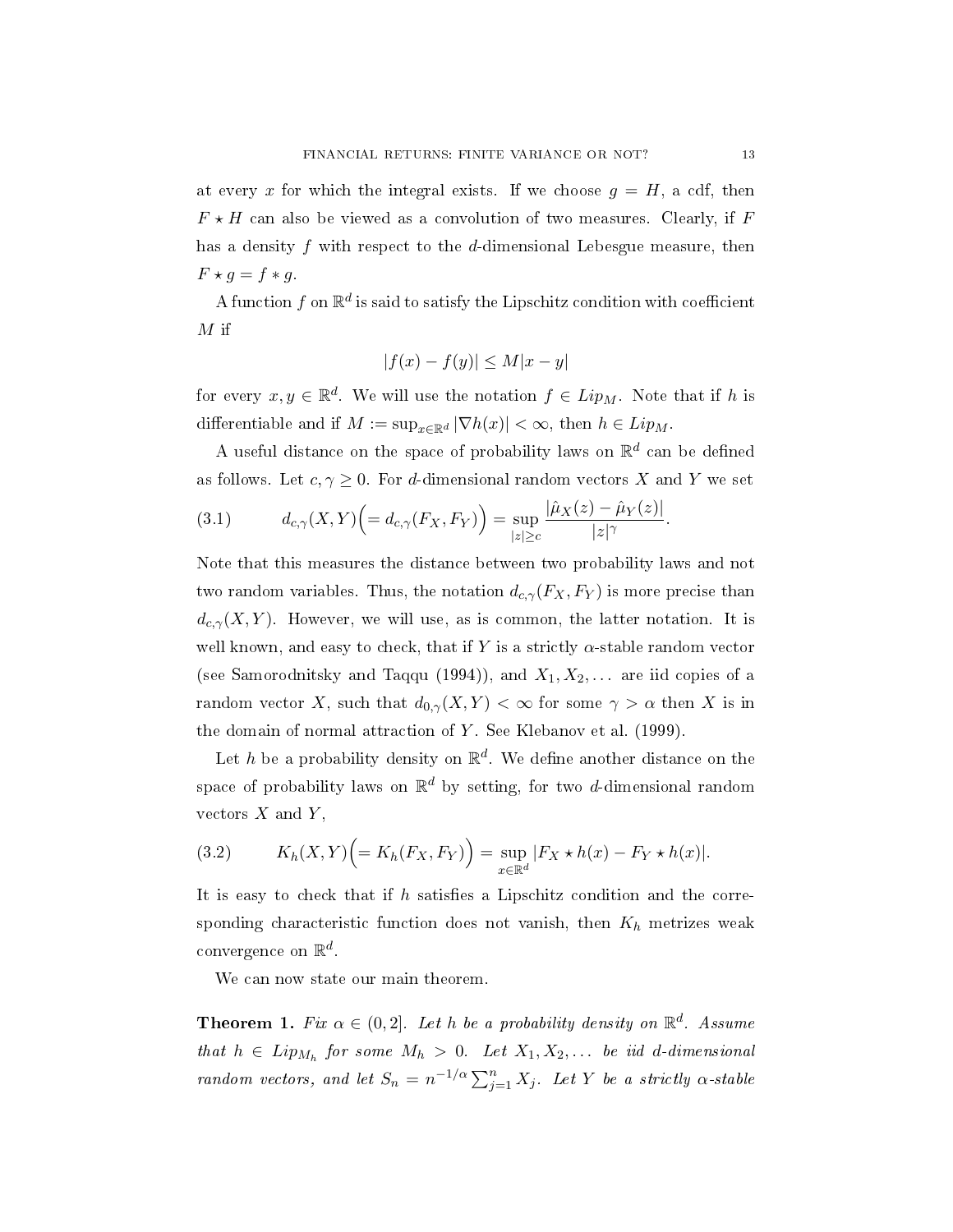d-dimensional random vector. For any  $\gamma > \alpha$ , we have

$$
K_h(F_{S_n}, F_Y) \leq \inf_{a, \Delta > 0} \left\{ \frac{d_{\Delta n^{-1/\alpha}, \gamma}(X, Y)}{n^{\gamma/\alpha - 1}} \frac{2^{\gamma + 1} (a\sqrt{d})^{\gamma + d}}{\pi^{d/2} \Gamma(d/2) (\gamma + d)} + \frac{2}{\pi^d} [\Delta \wedge (2a)]^d + M_h \frac{12d}{\pi a} \right\}.
$$

Remark 2. Clearly, it is possible to optimize the upper bound in Theorem 1 over  $a > 0$  for a fixed  $\Delta > 0$ . The resulting bound is difficult to interpret, and we do not present it here. Nonetheless, such bounds are useful in numerical work.

Remark 3. We can think of the quantitative bounds presented in Theorem 1 in the following way. Suppose that the random vector  $X$  is such that, for some  $\gamma > \alpha$ , the distance  $d_{c,\gamma}(X, Y)$  remains "not too big" even for certain reasonably small values of  $c > 0$ . In that case one can choose  $a > 0$ large,  $\Delta > 0$  small, and have the upper bound on the distance between the distribution of  $S_n$  and that of the  $\alpha$ -stable random vector small for fairly large values of n.

Remark 4. How does one interpret the distance between the smoothed densities in Theorem 1? The easiest way to interpret this distance is that, in practice, one always performs smoothing while estimating the density by using kernel density estimation. Therefore, the theorem simply gives an upper bound on the distance between such smoothed densities. Technically, the smoothing operation puts an absolute upper bound on the Lipschitz coefficient of the densities being compared. If one performs smoothing with the density of a random variable that is nearly concentrated at zero, the smoothed density will be very similar to the non-smoothed density. As an illustration, we present, in Figure 5 the densities of the symmetric Pareto distribution of Section 2 above smoothed with various Gaussian densities. The case  $\sigma = 0$  corresponds to absence of smoothing.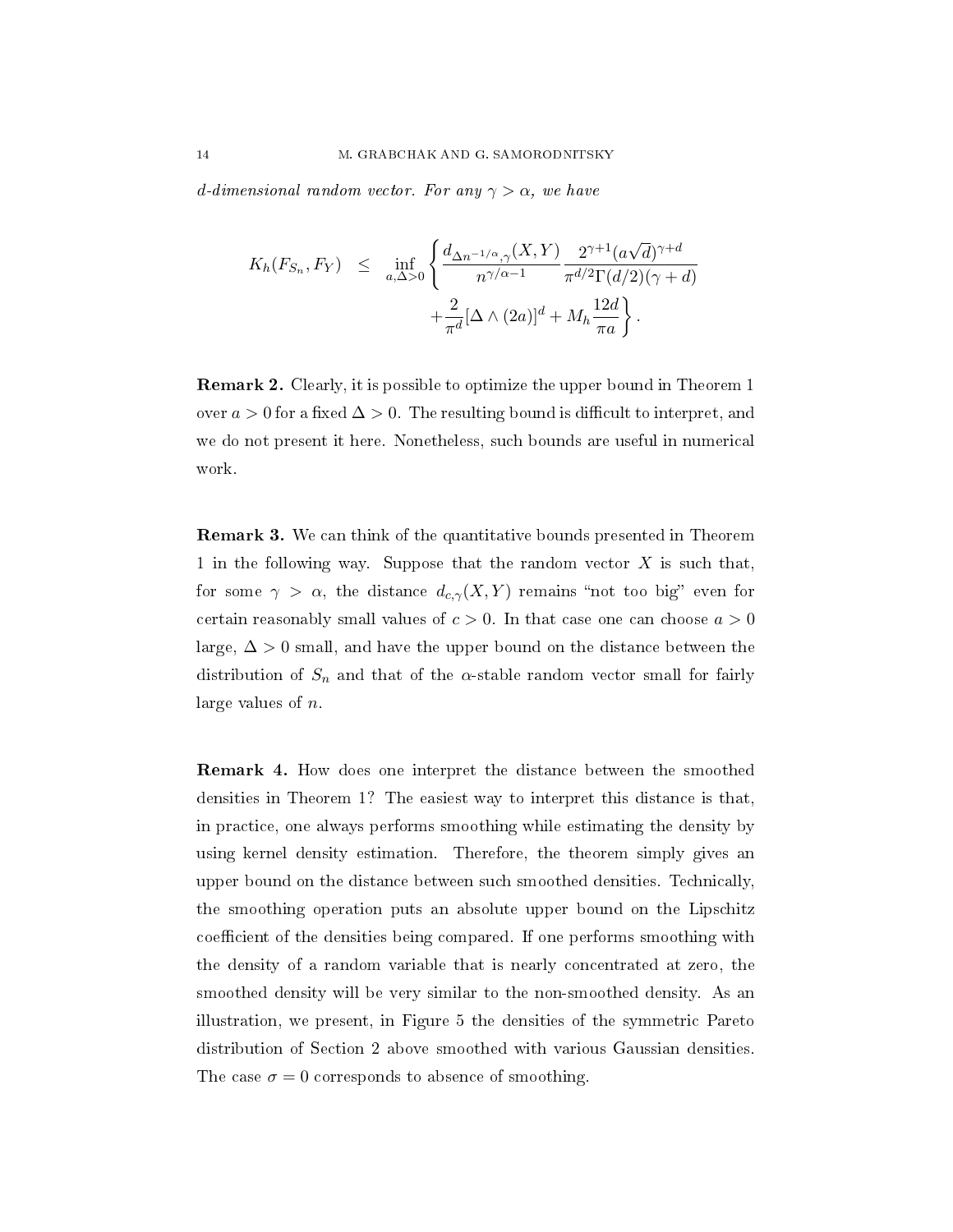

Figure 5. Plots of a symmetric Pareto density smoothed with a centered Gaussian density with varying standard deviations.

# 4. Natural scale of certain distributions with tempered heavy **TAILS**

Let  $X_1, X_2, \ldots$  be a random sample from some tempered heavy tailed distribution, and consider sums of the form  $X_1 + \ldots + X_n$ . In this section we demonstrate that certain families of distributions with tempered heavy tails have a natural scale, which determines for what number  $n$ , such sums can be well approximated by an infinite variance  $\alpha$ -stable distribution. In this section we will only consider the one-dimensional case, specifically the two examples discussed in Section 2 above: the symmetric Pareto distributions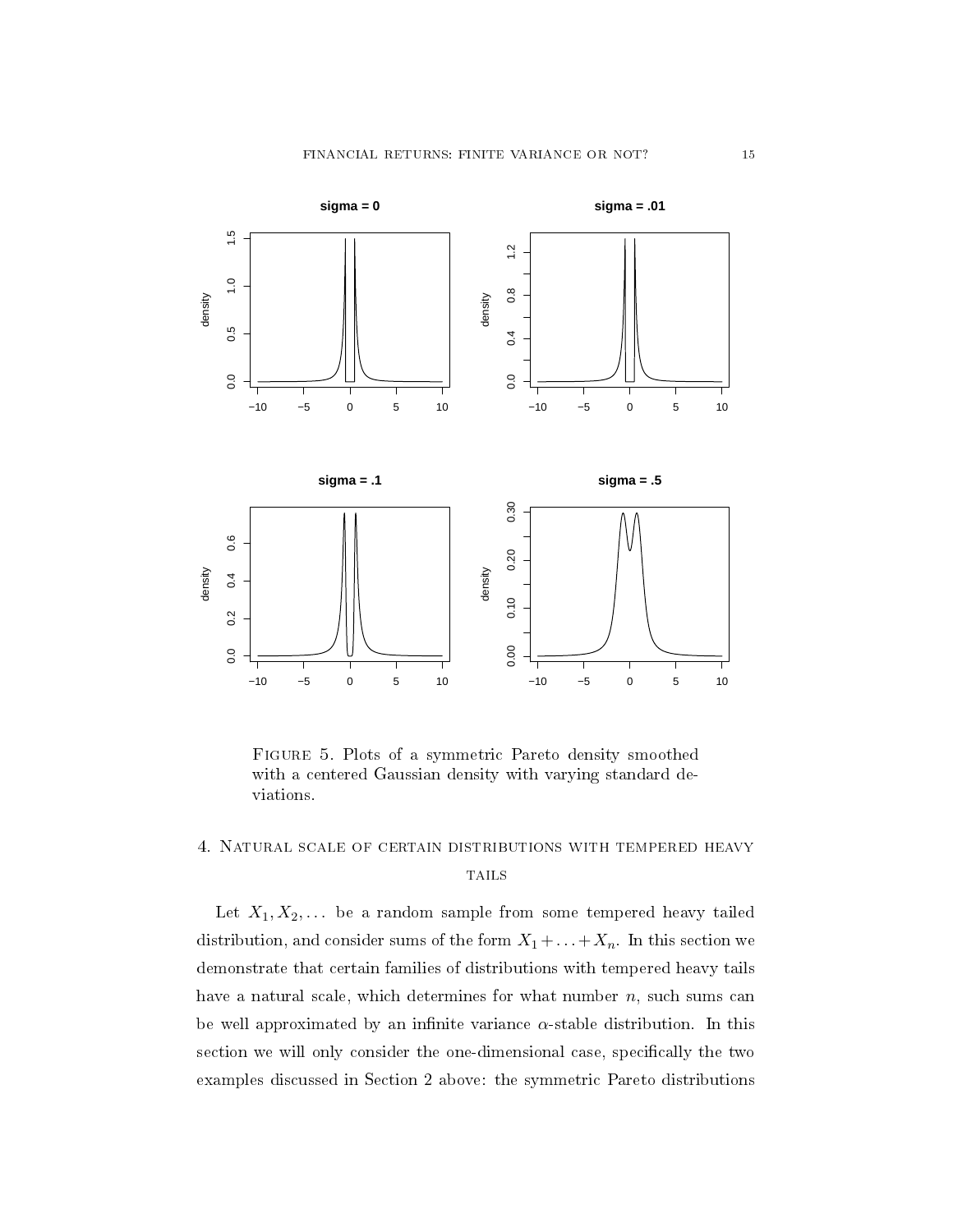with truncated tails and smoothly truncated Lévy flights. We begin with the latter.

4.1. Natural scale for the smoothly truncated Lévy flights. Consider a smoothly truncated Lévy flight with  $0 < \alpha < 1$  and the characteristic function given by (2.2). For this discussion we will denote this characteristic function by  $\varphi_\ell,$  to emphasize the dependence on the tempering level  $\ell.$  It is elementary that, as the tempering level  $\ell \to \infty$ , for any  $\lambda \in \mathbb{R}$ ,

(4.1) 
$$
\varphi_{\ell}(\lambda) \to \varphi_{\infty}(\lambda) = \exp \left\{-\sigma^{\alpha} \cos \left(\frac{\pi \alpha}{2}\right) |\lambda|^{\alpha}\right\},\,
$$

the characteristic function of a symmetric  $\alpha$ -stable distribution. Note that for every  $\lambda > 0$  (say),

$$
\left|\varphi_{\infty}(\lambda)-\varphi_{\ell}(\lambda)\right|\leq \min\bigl(1,\sigma^{\alpha}\ell^{-\alpha}g(\lambda\ell)\bigr),
$$

where for  $x > 0$ ,

(4.2) 
$$
g(x) = \left| (1+x^2)^{\alpha/2} \cos(\alpha \arctan x) - 1 - x^{\alpha} \cos\left(\frac{\pi \alpha}{2}\right) \right|.
$$

Clearly, g is continuous on  $(0, \infty)$ ,  $g(x) \rightarrow 1$  as  $x \rightarrow \infty$ , and  $g(x) \sim$  $x^{\alpha}\cos(\pi\alpha/2)$  as  $x \to 0$  (recall that  $0 < \alpha < 1$ ). Therefore, there is a finite positive constant  $A_{\alpha}$  such that  $g(x) \le A_{\alpha} \min(1, x^{\alpha})$  for all  $x > 0$ .

Let  $X$  be a random variable whose distribution is a smoothly truncated Lévy flight with the characteristic function  $\varphi_\ell$ , and Y a symmetric  $\alpha$ -stable random variable with the characteristic function  $\varphi_{\infty}$ . We conclude that for  $c > 0$  and  $\gamma > \alpha$ , the distance (3.1) satisfies

(4.3) 
$$
d_{c,\gamma}(X,Y) \leq A_{\alpha} \sigma^{\alpha} \ell^{-\alpha} c^{-\gamma} \min(1,(c\ell)^{\alpha}).
$$

Write (a weaker version of) the bound given in Theorem 1 in the form

$$
K_h(F_{S_n}, F_Y) \le \inf_{a,\Delta>0} \left\{ C_1(\gamma) a^{\gamma+1} \frac{d_{\Delta n^{-1/\alpha},\gamma}(X,Y)}{n^{\gamma/\alpha-1}} + C_2 \Delta + C_3 M_h a^{-1} \right\}
$$
  
(4.4)  

$$
:= \inf_{a,\Delta>0} B_\gamma(a,\Delta),
$$

with

$$
C_1(\gamma) = \frac{2^{\gamma+1}}{\pi(\gamma+1)}, \quad C_2 = \frac{2}{\pi}, \quad C_3 = \frac{12}{\pi}.
$$

We can use (4.3) to obtain

$$
B_{\gamma}(a,\Delta) \leq C_1(\gamma)A_{\alpha}a^{\gamma+1}\Delta^{-\gamma}n\ell^{-\alpha}\sigma^{\alpha}\min\left(1,\left(\Delta n^{-1/\alpha}\ell\right)^{\alpha}\right)+C_2\Delta+C_3M_ha^{-1}.
$$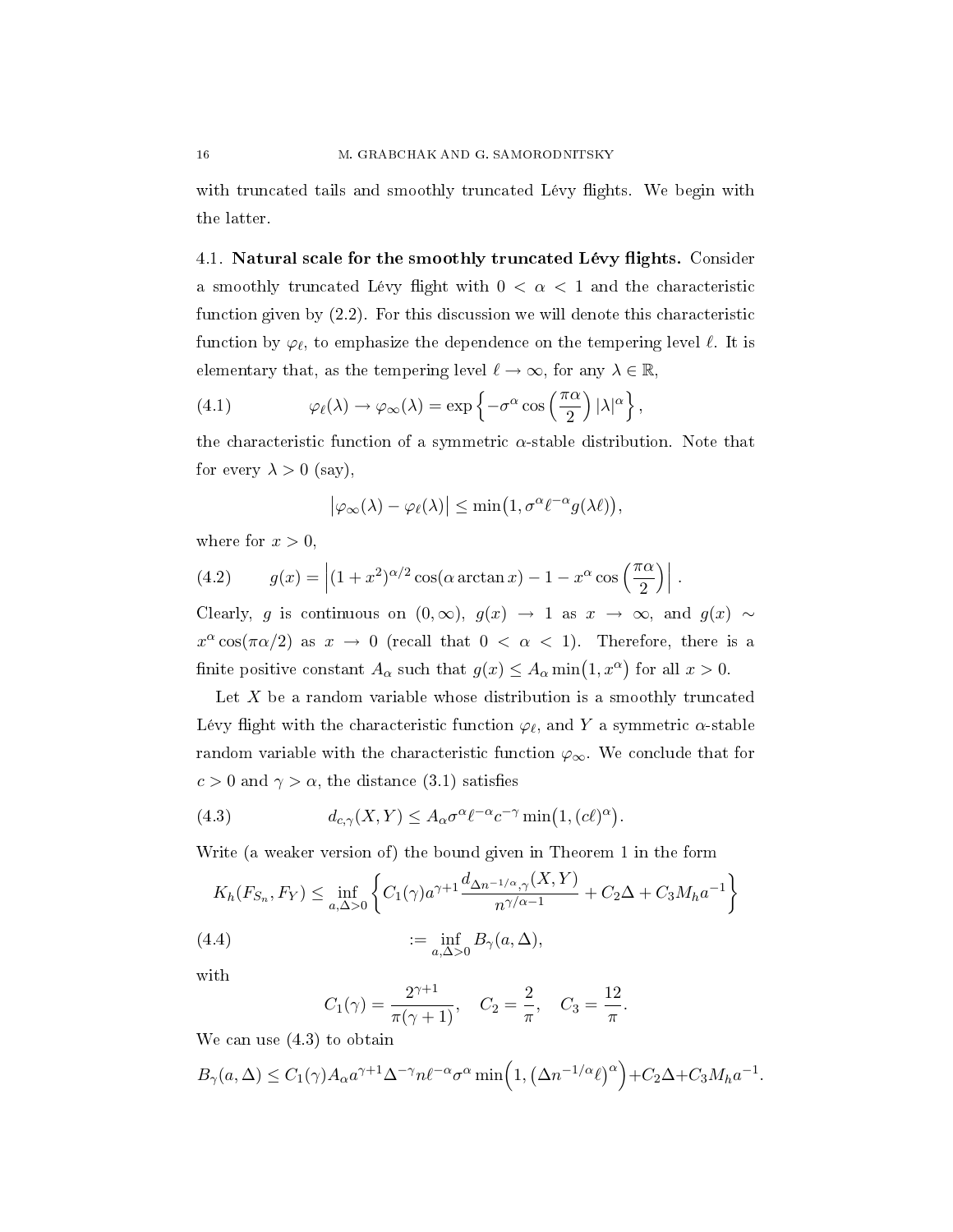Consider now the range  $n \leq \ell^{\alpha}$ . Selecting

$$
\tilde{\Delta} = (n\ell^{-\alpha})^{1/(\gamma+1)}\tilde{a}, \quad \tilde{a} = \left(\frac{C_3 M_h}{(C_1(\gamma)A_\alpha\sigma^\alpha + C_2)(n\ell^{-\alpha})^{1/(\gamma+1)}}\right)^{1/2}
$$

we obtain an upper bound on the distance between the density of the smoothed distribution of  $S_n$ , and that of the smoothed distribution of Y, given by

$$
(4.5) \quad K_h(F_{S_n}, F_Y) \le 2\big(C_3 M_h\big)^{1/2} \big(C_1(\gamma)A_\alpha \sigma^\alpha + C_2\big)^{1/2} \big(n\ell^{-\alpha}\big)^{1/(2(\gamma+1))}
$$

This bound (4.5) shows that, if the level of tempering  $\ell$  is large and the number of terms n in the sum  $X_1 + ... + X_n$  is such that  $n\ell^{-\alpha}$  is small, then the distance  $K_h(F_{S_n}, F_Y)$  will be small.

Therefore, for smoothly truncated Lévy flights with  $0 < \alpha < 1$  and the characteristic function given by  $(2.2)$ ,  $\ell^{\alpha}$  provides the natural scale: if the number *n* is much less than this natural scale, then the distribution of  $S_n$ is well approximated by the distribution of the infinite variance symmetric  $\alpha$ -stable random variable with the characteristic function given by  $(4.2)$ .

4.2. Natural scale for the symmetric Pareto distributions with truncated tails. Let Z come from the symmetric Pareto distribution given in  $(2.1)$ . We choose  $b = 1$  for simplicity of notation. The characteristic function of the distribution attained by truncating this distribution at  $T > 0$  is given by

(4.6) 
$$
\varphi_T(\lambda) = \frac{\alpha}{1 - T^{-\alpha}} \int_1^T x^{-(1+\alpha)} \cos \lambda x \, dx, \quad \lambda \in \mathbb{R}.
$$

Note that independent and identically distributed random variables from the non-truncated symmetric Pareto distribution  $(T = \infty)$  satisfy

$$
n^{-1/\alpha} \sum_{j=1}^{n} Z_j \Rightarrow Y,
$$

where Y is a symmetric  $\alpha$ -stable random variable with characteristic function

(4.7) 
$$
\psi(\lambda) = e^{-C_{\alpha}|\lambda|^{\alpha}}, \quad \lambda \in \mathbb{R}
$$

with

$$
C_{\alpha} = \alpha \int_0^{\infty} \frac{1 - \cos y}{y^{1 + \alpha}} \, dy;
$$

.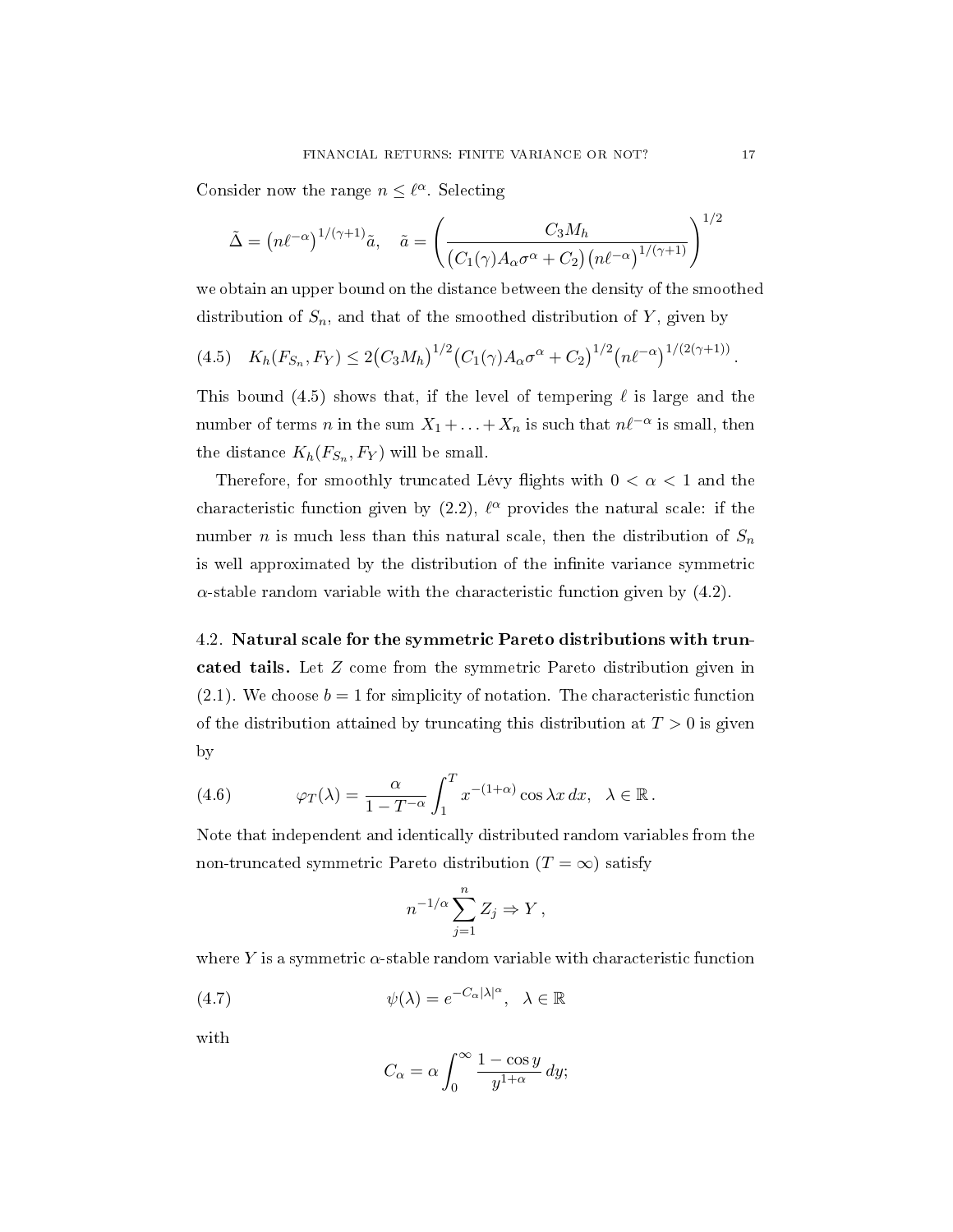see Feller (1971). For every  $\lambda > 0$  (say),

$$
\left|\psi(\lambda) - \varphi_T(\lambda)\right| \le \left|\frac{\alpha}{1 - T^{-\alpha}} \int_1^T x^{-(1+\alpha)} \cos \lambda x \, dx - \alpha \int_1^\infty x^{-(1+\alpha)} \cos \lambda x \, dx\right|
$$

$$
+ \left|\alpha \int_1^\infty x^{-(1+\alpha)} \cos \lambda x \, dx - e^{-C_\alpha \lambda^\alpha} \right| := R_1(\lambda) + R_2(\lambda) .
$$

We estimate each term. First of all,

$$
R_1(\lambda) \le \alpha \left( \frac{1}{1 - T^{-\alpha}} - 1 \right) \left| \int_1^T x^{-(1+\alpha)} \cos \lambda x \, dx \right|
$$

$$
+ \alpha \left| \int_T^\infty x^{-(1+\alpha)} \cos \lambda x \, dx \right| \le 2T^{-\alpha}.
$$

Further, by the definition of  $C_{\alpha}$ ,

$$
|R_2(\lambda)| \le \left| 1 - e^{-C_\alpha \lambda^\alpha} - C_\alpha \lambda^\alpha \right|
$$
  
+ 
$$
\left| C_\alpha \lambda^\alpha - \alpha \int_1^\infty \frac{1 - \cos \lambda x}{x^{\alpha + 1}} dx \right| \le \frac{1}{2} C_\alpha^2 \lambda^{2\alpha} + \frac{1}{2(2 - \alpha)} \lambda^2.
$$

Since  $|R_2(\lambda)| \leq 2$ , we conclude that

$$
|R_2(\lambda)| \le \min\Big(2, B_\alpha \max\big(\lambda^2, \lambda^{2\alpha}\big)\Big),\,
$$

where  $B_{\alpha} = C_{\alpha}^2/2 + 1/(2(2 - \alpha))$ . Summarizing,

$$
\big|\psi(\lambda)-\varphi_T(\lambda)\big|\le \left\{\begin{array}{ll}2T^{-\alpha}+2&\text{if }|\lambda|>1\\2T^{-\alpha}+B_\alpha\max\big(\lambda^2,\lambda^{2\alpha}\big)&\text{if }|\lambda|\le 1\end{array}\right..
$$

Let  $X$  be a symmetric Pareto random variable with truncated tails and characteristic function given in (4.6), and Y a symmetric  $\alpha$ -stable random variable with the characteristic function given by (4.7). If we select

$$
\gamma \in (\alpha, \min(2, 2\alpha)), \quad c \in (0, 1),
$$

then

(4.8) 
$$
d_{c,\gamma}(X,Y) \leq 2T^{-\alpha}c^{-\gamma} + \max(2,B_{\alpha}).
$$

Substituting  $(4.8)$  into  $(4.4)$ , we obtain

$$
B_{\gamma}(a,\Delta) \le 2C_1(\gamma) a^{\gamma+1} \Delta^{-\gamma} n T^{-\alpha} + C_4(\gamma;\alpha) a^{\gamma+1} n^{-(\gamma/\alpha-1)} + C_2 \Delta + C_3 M_h a^{-1},
$$

were  $C_4(\gamma;\alpha) = C_1(\gamma) \max(2, B_\alpha)$ . Consider now the range  $n \leq T^{\alpha}$ . Selecting

$$
\tilde{\Delta} = \left( nT^{-\alpha} \right)^{1/(\gamma+1)} \tilde{a}, \quad \tilde{a} = \left( \frac{C_3 M_h}{\left( 2C_1(\gamma) + C_2 \right) \left( nT^{-\alpha} \right)^{1/(\gamma+1)}} \right)^{1/2},
$$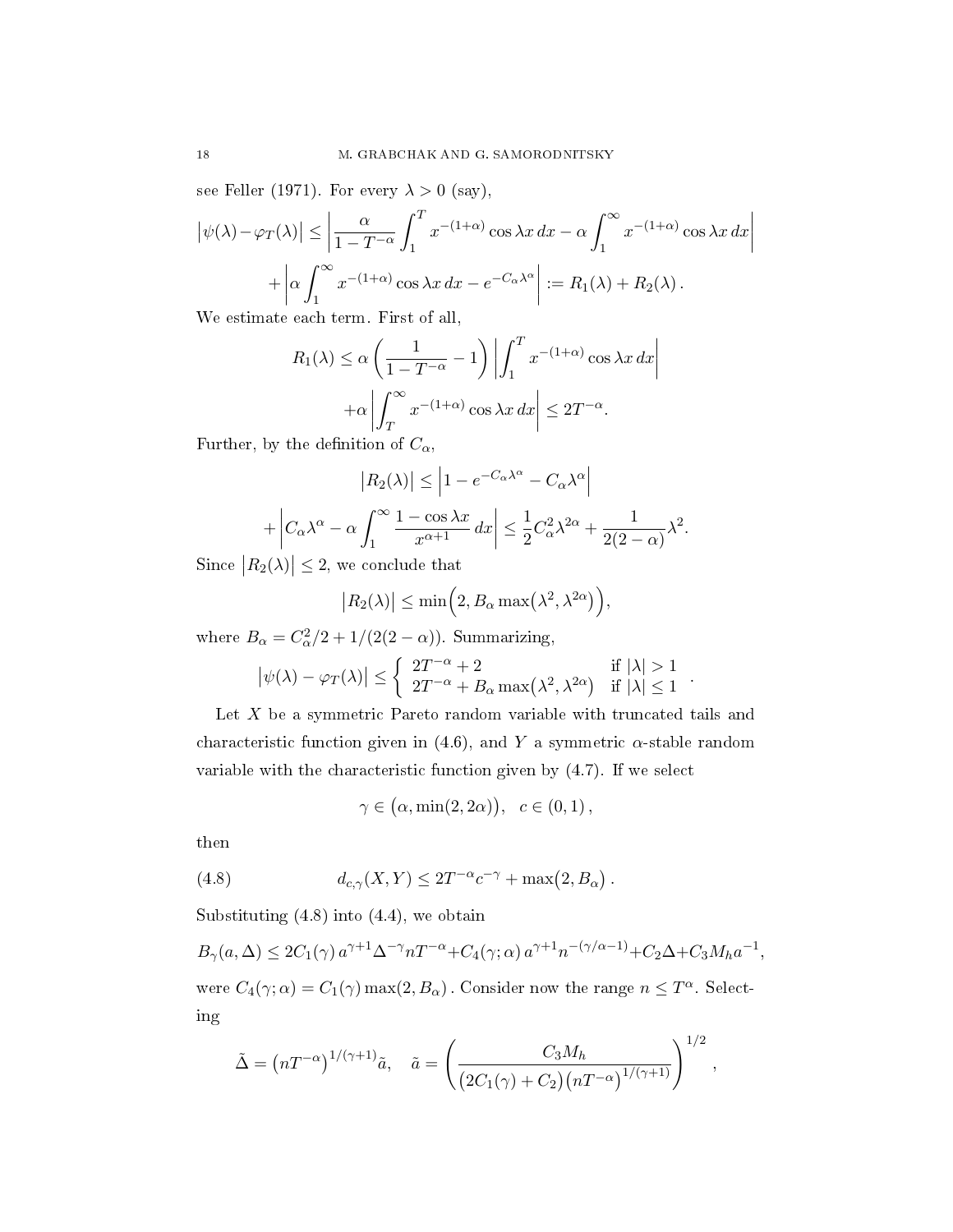we obtain an upper bound on the distance between the density of the smoothed distribution of  $S_n$ , and that of the smoothed distribution of Y, given by

(4.9) 
$$
K_h(F_{S_n}, F_Y) \le C_5(\gamma) M_h^{1/2} (nT^{-\alpha})^{1/(2(\gamma+1))} + C_6(\gamma; \alpha) M_h^{(\gamma+1)/2} (n^{-1}T^{\alpha})^{1/2} n^{-(\gamma/\alpha-1)},
$$

where  $C_5(\gamma)=2\big(C_3(2C_1(\gamma)+C_2)\big)^{1/2}$  and  $C_6(\gamma;\alpha)=C_4(\gamma;\alpha)C_3^{(\gamma+1)/2}$  $3^{(17+1)/2} (2C_1(\gamma)+$  $C_2$ <sup> $-(\gamma+1)/2$ </sup>.

,

What the bound  $(4.9)$  shows is that, if the truncation level T is large, and the number of terms n in the sum  $X_1 + \ldots + X_n$  is such that

$$
(4.10)\t\t T^{\alpha\rho} \ll n \ll T^{\alpha}
$$

where

$$
\rho = \frac{1}{2\gamma/\alpha - 1} \in (0, 1),
$$

then the distance  $K_h(F_{S_n}, F_Y)$  will be small.

Therefore, for the symmetric Pareto random variables with truncated tails,  $T^{\alpha}$  provides the natural scale: if the number n is much less than this natural scale, but larger than a certain fractional power of this scale, then the distribution of  $S_n$  is well approximated by the distribution of the infinite variance symmetric  $\alpha$ -stable random variable with the characteristic function given in (4.7).

It is important to note that, unlike the case of the smoothly truncated Lévy flights, for the symmetric Pareto random variables with truncated tails, the range of *n* where approximation by an  $\alpha$ -stable distribution is good, has a lower bound. This is because the distribution of a single symmetric Pareto random variable is not really close to the corresponding  $\alpha$ -stable distribution; see Figure 1 above.

## 5. Proof of the main result

We start with listing, for ease of reference, several well know properties of convolutions and Fourier transforms. To simplify the notation, we will write  $L^p$  for  $L^p(\mathbb{R}^d, \mathfrak{B}(\mathbb{R}^d), \lambda_d)$ , where  $\mathfrak{B}(\mathbb{R}^d)$  is the Borel  $\sigma$ -algebra and  $\lambda_d$  is the Lebesgue measure on  $\mathbb{R}^d$ . The Fourier transform of a function  $f$  is denoted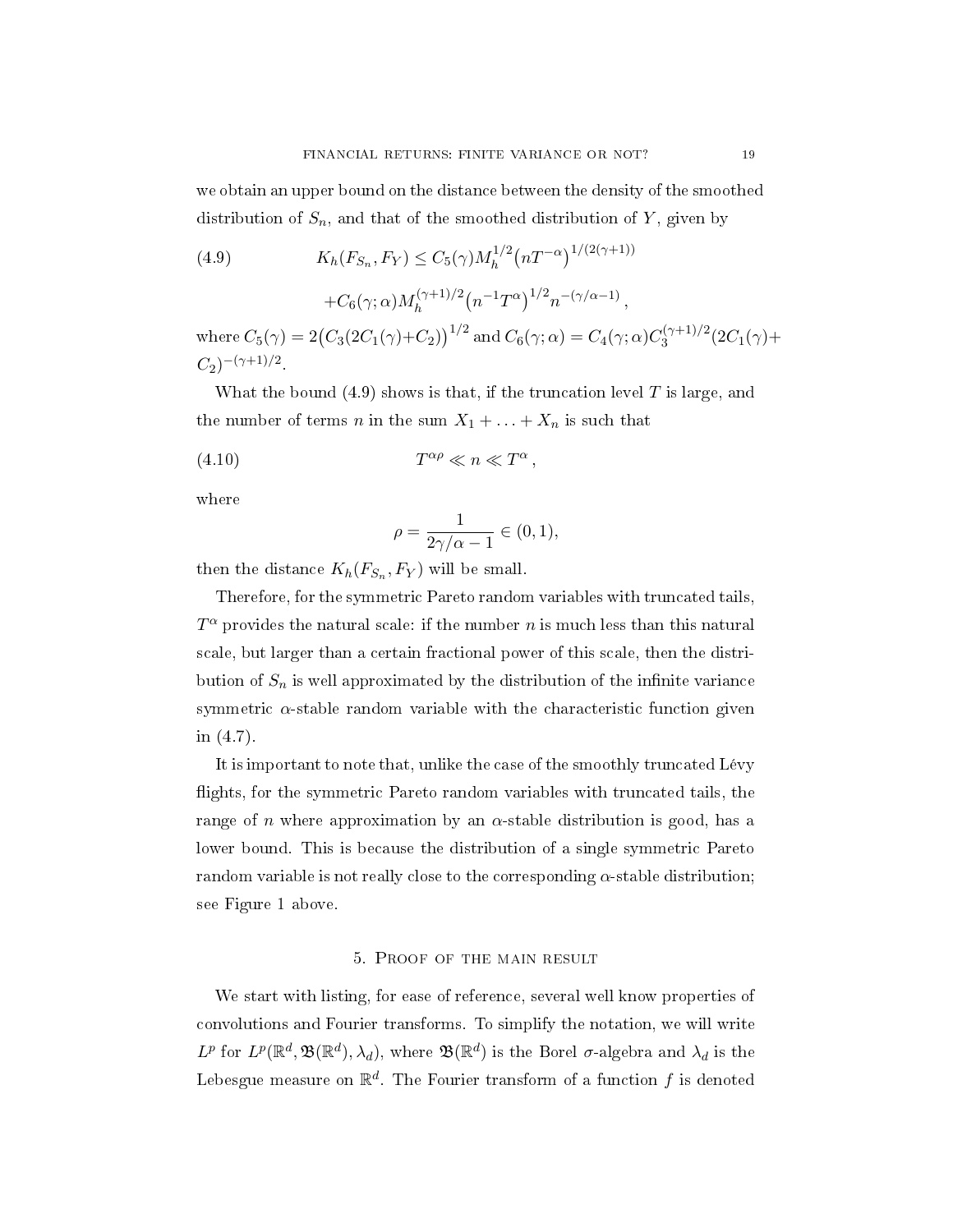by  $\tilde{f}$ . As usual, the Fourier transform of a function in  $L^2$  is defined by

$$
\tilde{f}(z) = 1 \cdot 1 \cdot m \cdot N \to \infty \int_{|x| \le N} e^{i \langle x, z \rangle} f(x) dx,
$$

where l.i.m. is understood to be the limit in  $L^2$ .

**Theorem 5.** (1) Let  $1 \leq p, q, r \leq \infty$  such that  $1 + 1/r = 1/p + 1/q$ . If  $f \in L^p$  and  $g \in L^q$ , then  $f * g$  exists for almost all x, it is an element of  $L^r$ and it satisfies Young's Inequality:  $||f * g||_r \le ||f||_p ||g||_q$ . If  $r = \infty$  then  $f * g$ exists for all x.

(2) Let  $p \geq 1$  and  $g \in L^p$ . If F is a finite signed measure, then  $F \star g$  is defined for Lebesgue a. e. x and  $F \star g \in L^p$ .

- (3) Let  $f, g \in L^1$ . Then  $\widetilde{f * g} = \widetilde{f} \widetilde{g}$ .
- (4) Let  $f, g \in L^2$ . Then  $f * g(x) = (2\pi)^{-d}(\tilde{f}\tilde{g})(-x)$  for almost all x.
- (5) Let  $f \in L^2$ . If  $\tilde{f} \in L^1 \cap L^2$  then  $f \in L^{\infty} \cap L^2$  and  $||f||_{\infty} \leq (2\pi)^{-d} ||\tilde{f}||_1$ .

Proof. See Propositions 8.6-8.9 in Folland (1999) for Part (1). Part (2) is in Proposition 3.9.9 in Bogachev (2007). The rest of the statements are in Proposition 6.8.1 and Theorem 6.8.1 in Stade (2005).  $\Box$ 

**Proof of Theorem 1** Suppose that, for  $a > 0$ ,  $V_a$  is a measurable function on  $\mathbb{R}^d$  with the following properties. Define  $B_a(x) := |x| V_a(x)$ ,  $x \in \mathbb{R}^d$ . Assume that  $V_a, \tilde{V}_a, B_a \in L^1$ ,  $|\tilde{V}_a| \leq M$ ,  $\tilde{V}_a(0) = 1$ , and  $\tilde{V}_a(x) = 0$  for  $x \notin [-2a, 2a]^d$ . We will show that, under the assumptions of the theorem, we have a bound

(5.1) 
$$
K_h(F_{S_n}, F_Y) \leq \inf_{a, \Delta > 0} \left\{ \frac{Md_{\Delta n^{-1/\alpha}, \gamma}(X_1, Y)}{n^{\gamma/\alpha - 1}} \frac{2^{\gamma + 1} (a\sqrt{d})^{\gamma + d}}{\pi^{d/2} \Gamma(d/2) (\gamma + d)} + \frac{2M}{\pi^d} [\Delta \wedge (2a)]^d + 2M_h \int_{\mathbb{R}^d} |t| |V_a(t)| dt \right\}.
$$

The proof of the theorem will then be completed by choosing an appropriate function  $V_a$ .

Notice that for every  $x \in \mathbb{R}^d$ ,

$$
|F_{S_n} \star h(x) - F_Y \star h(x)| \le |F_{S_n} \star h(x) - (F_{S_n} \star h) \star V_a(x)|
$$

(5.2) 
$$
+ |F_Y * h(x) - (F_Y * h) * V_a(x)|
$$

$$
+ \left| \left( (F_{S_n} * h) * V_a(x) - (F_{S_n} * h) * I * V_a(x) \right) \right| \right|
$$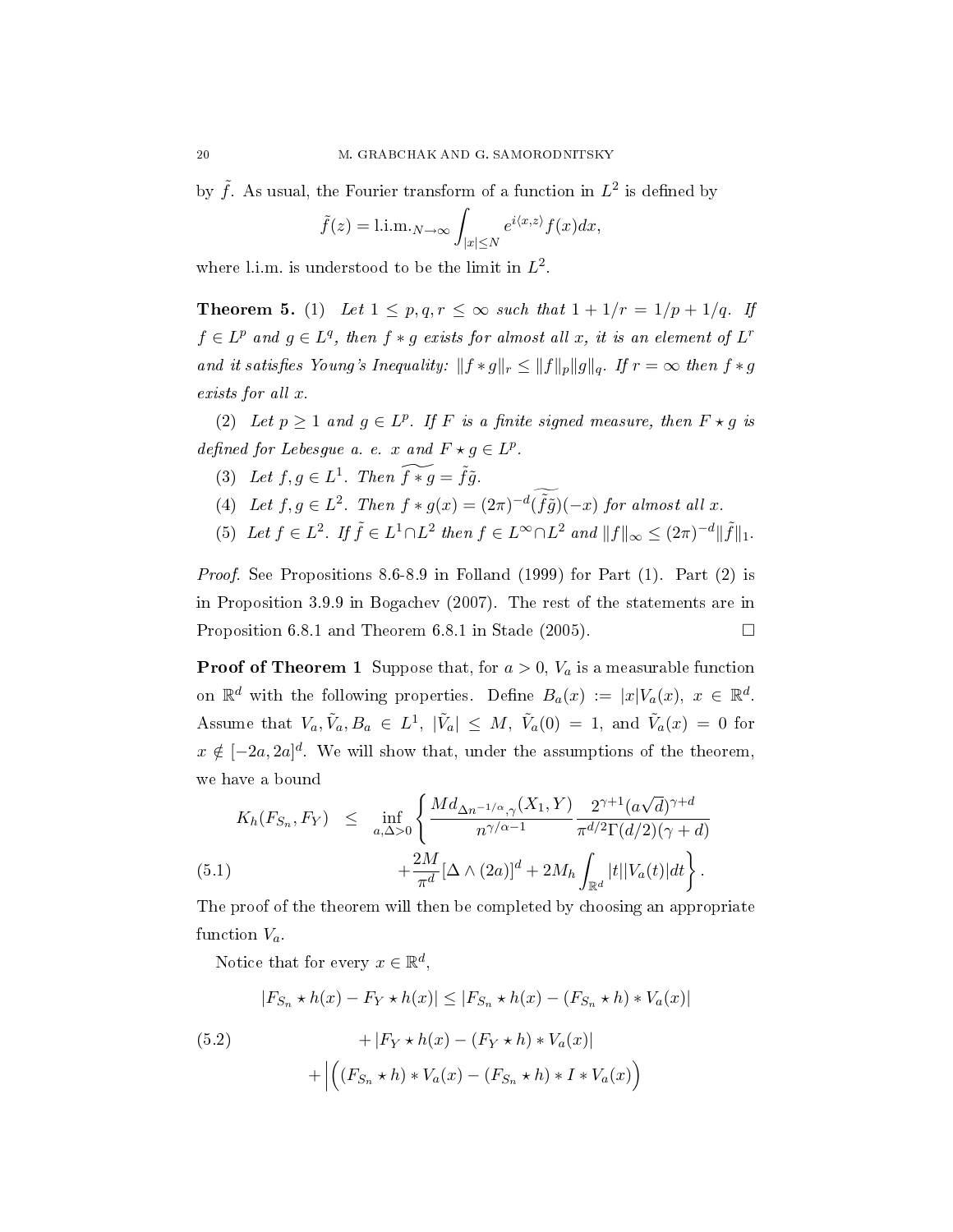$$
-\Big((F_Y \star h) * V_a(x) - (F_Y \star h) * I * V_a(x)\Big)\Big|
$$
  
+ 
$$
\Big|(F_{S_n} \star h) * I * V_a(x) - (F_Y \star h) * I * V_a(x)\Big)\Big| := \sum_{j=1}^4 T_j(x) ,
$$

where for  $\Delta > 0$ ,

$$
I(x) = \prod_{j=1}^{d} \frac{\sin(\Delta x_j)}{\pi x_j}, \ x = (x_1, \dots, x_d) \in \mathbb{R}^d.
$$

Note that *I* is an  $L^2$  function and its Fourier transform is given by  $\tilde{I}(z) =$  $1_{[-\Delta,\Delta]^d}(z) = \prod_{j=1}^d 1_{[-\Delta,\Delta]}(z_j)$ . All the convolutions in (5.2) are well defined by parts (1) and (2) of Theorem 5.

Note that  $\int_{\mathbb{R}^d} V_a(x)dx = \tilde{V}_a(0) = 1$ . If  $G \in Lip_M$  then

(5.3) 
$$
|G(x) - G * V_a(x)| \leq \int_{\mathbb{R}^d} |G(x) - G(x - t)| |V_a(t)| dt
$$
  

$$
\leq M \int_{\mathbb{R}^d} |t| |V_a(t)| dt.
$$

Since  $h \in Lip_{M_h}$ , so are  $F_{S_n} \star h$  and  $F_Y \star h$ . We conclude that

(5.4) 
$$
T_j(x) \leq M_h \int_{\mathbb{R}^d} |t| |V_a(t)| dt, \quad j = 1, 2.
$$

Further, by part (5) of Theorem 5,  $V_a \in L^p$  for all  $1 \leq p \leq \infty$ , and, clearly, so is the function  $(F_{S_n} - F_Y) \star h$ . By part (1) of Theorem 5, the same is true for the convolution  $[(F_{S_n} - F_Y) \star h] * V_a$ . Denote by Z is a random vector with density h, independent, where appropriate, of  $S_n$  and Y. By parts (3) and (5) of Theorem 5 we obtain

$$
T_4(x) \le ||[(F_{S_n} - F_Y) \star h] \star V_a \star I||_{\infty} \le (2\pi)^{-d} ||[\hat{\mu}_{S_n + Z} - \hat{\mu}_{Y + Z}]\tilde{V}_a\tilde{I}||_1
$$
  
(5.5)  

$$
\le \frac{2M}{\pi^d} [\Delta \wedge (2a)]^d.
$$

This leaves only one term to consider in (5.2). By parts (3) and (4) of Theorem 5 we have

$$
T_3(x) = (2\pi)^{-d} \left| \int_{\mathbb{R}^d} (1 - \tilde{I}(z)) \left( \hat{\mu}_{S_n}(z) - \hat{\mu}_Y(z) \right) \tilde{h}(z) \tilde{V}_a(z) e^{-i \langle z, x \rangle} dz \right|.
$$

Note that for every  $z \in \mathbb{R}^d$  and  $\Delta > 0$  we have, by the strict stability of Y,

$$
\left| (1 - \tilde{I}(z))\hat{\mu}_{S_n}(z) - (1 - \tilde{I}(z))\hat{\mu}_Y(z) \right| \le |z|^\gamma \sup_{|t| > \Delta} \frac{|\hat{\mu}_{S_n}(t) - \hat{\mu}_Y(t)|}{|t|^\gamma}
$$
  
=  $|z|^\gamma d_{\Delta,\gamma}(S_n, Y)$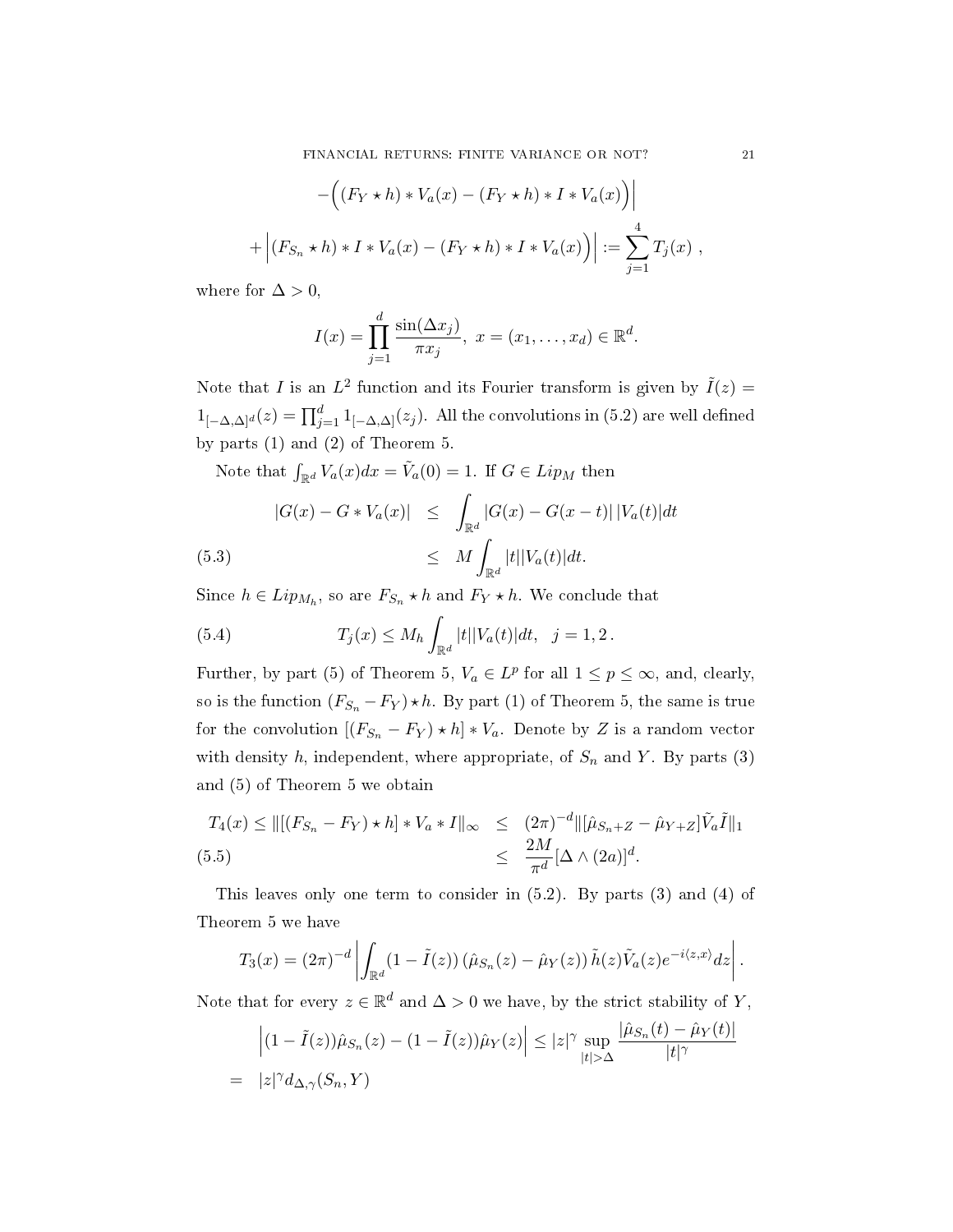$\overline{\mathsf{I}}$ 

$$
\leq |z|^{\gamma} n \sup_{|z| \geq \Delta} \frac{|\hat{\mu}_X(z/n^{1/\alpha}) - \hat{\mu}_Y(z/n^{1/\alpha})}{|z|^{\gamma}}
$$

$$
= \frac{|z|^{\gamma}}{n^{\gamma/\alpha - 1}} d_{\Delta n^{-1/\alpha}, \gamma}(X, Y).
$$

Therefore,

$$
T_3(x) \le (2\pi)^{-d} \int_{\mathbb{R}^d} \left| (1 - \tilde{I}(z)) [\hat{\mu}_{S_n}(z) - \hat{\mu}_Y(z)] \tilde{h}(z) \tilde{V}_a(z) \right| dz
$$
  
\n
$$
\le \frac{(2\pi)^{-d}}{n^{\gamma/\alpha - 1}} d_{\Delta n^{-1/\alpha}, \gamma}(X, Y) \int_{\mathbb{R}} |z|^\gamma |\tilde{V}_a(z)| dz
$$
  
\n
$$
\le \frac{M(2\pi)^{-d}}{n^{\gamma/\alpha - 1}} d_{\Delta n^{-1/\alpha}, \gamma}(X, Y) \int_{[-2a, 2a]^d} |z|^\gamma dz
$$
  
\n
$$
\le \frac{M(2\pi)^{-d}}{n^{\gamma/\alpha - 1}} d_{\Delta n^{-1/\alpha}, \gamma}(X, Y) \int_{|z| \le 2a\sqrt{d}} |z|^\gamma dz
$$
  
\n
$$
= \frac{M d_{\Delta n^{-1/\alpha}, \gamma}(X, Y)}{n^{\gamma/\alpha - 1}} \frac{2^{1+\gamma}(a\sqrt{d})^{\gamma + d}}{\pi^{d/2} \Gamma(d/2)(\gamma + d)};
$$

the last line follows by conversion to polar coordinates, see e.g. Section 5.2 in Stroock (1999). Now (5.1) follows from (5.2), (5.4), (5.5) and (5.6).

Let  $W(x) = \frac{12\sin^4(x/2)}{\pi x^4}$ ,  $x \in \mathbb{R}$ . This is called the Jackson-de la Vallée-Poussin kernel. Its Fourier transform is given by

$$
\tilde{W}(x) = \begin{cases}\n1 - \frac{3x^2}{2} + \frac{3|x|^3}{4} & |x| \le 1 \\
\frac{1}{4}(2 - |x|)^3 & 1 \le |x| \le 2 \\
0 & |x| \ge 2\n\end{cases}
$$

see page 119 in Achieser (1992). For  $a > 0$ , let  $W_a(x) = aW(xa)$ , so that  $\tilde{W}_a(x) = \tilde{W}(x/a)$ , and define for  $x = (x_1, \ldots, x_d) \in \mathbb{R}^d$ ,

$$
V_a(x) = \prod_{j=1}^d W_a(x_j).
$$

Then also

$$
\tilde{V}_a(z) = \prod_{j=1}^d \tilde{W}_a(z_j)
$$

for  $z = (z_1, \ldots, z_d) \in \mathbb{R}^d$ .

Let  $B_a(x) = |x| V_a(x)$ . Note that  $\tilde{V}_a(z) \leq 1$ ,  $V_a$ ,  $\tilde{V}_a$ ,  $B_a \in L^1$ , and  $\tilde{V}(0) = 1$ . Therefore, the function  $V_a$  satisfies the assumptions imposed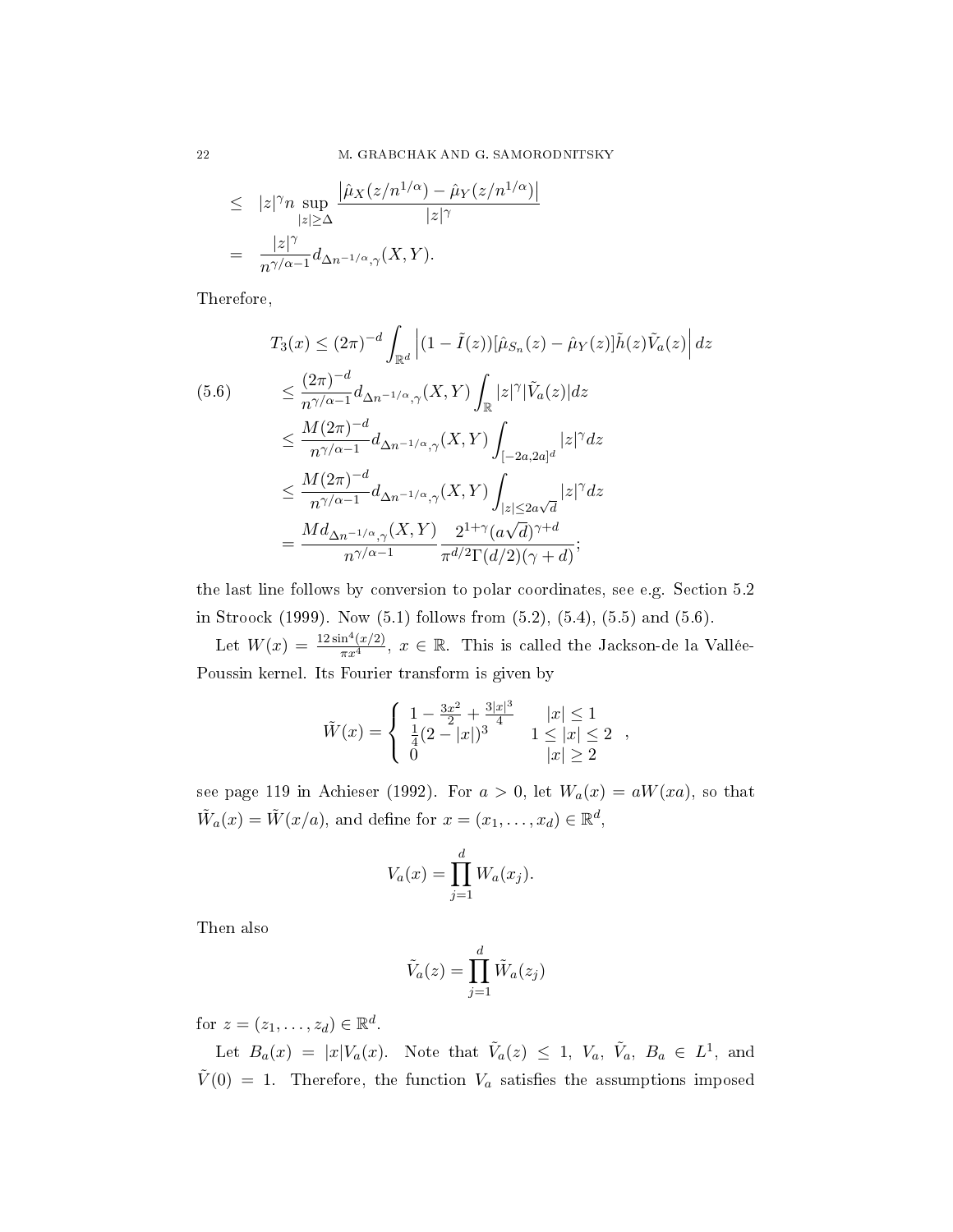in the beginning of the proof. Further, we have

(5.7) 
$$
\int_{\mathbb{R}^d} |x| |V_a(x)| dx = \left(\frac{12}{\pi}\right)^d \frac{2^{1-3d}}{a} \int_{\mathbb{R}^d} |x| \prod_{j=1}^d \frac{\sin^4(x_i)}{x_i^4} dx \leq \frac{6d}{\pi a}.
$$

This follows easily from the facts that  $|x| \leq \sum_{i=1}^d |x_i|$ ,  $\int_0^\infty$  $\frac{\sin^4 x}{x^4} dx = \pi/3$ (see Gradshteyn and Ryzhik (2000) 3.821), and

$$
\int_0^\infty \frac{\sin^4 v}{v^3} dv = \int_0^1 \frac{\sin^4 v}{v^3} dv + \int_1^\infty \frac{\sin^4 v}{v^3} dv \le \int_0^1 v dv + \int_1^\infty \frac{1}{v^3} dv = 1.
$$
  
This completes the proof of Theorem 1.

## **ACKNOWLEDGMENTS**

M. Grabchak wishes to thank Professor Camil Muscalu for the benefit of several discussions on some of the technical aspects of the paper. A part of G. Samorodnitsky's research was done while visiting the Department of Mathematics at the University of Copenhagen. The hospitality and the support of the department are gratefully acknowledged.

### **REFERENCES**

- N. Achieser (1992): Theory of Approximation. Dover Publications, Inc., New York.
- V. AKGIRAV and G. BOOTH (1988): The stable-law model of stock returns. J. Bus. Econ. Stat.  $6:51-57$ .
- R. BLATTBERG and N. GONEDES (1974): A comparison of the stable and Student distributions as statistical models for stock prices. Journal of Business 47:244-280.
- V. Bogachev (2007): Measure Theory, volume I. Springer, Berlin.
- P. CARR, H. GEMAN, D. MADAN and M. YOR (2002): The fine structure of asset returns: an empirical investigation. Journal of Business 75:305-332.
- P. CARR, H. GEMAN, D. MADAN and M. YOR (2003): Stochastic volatility for Lévy processes. Mathematical Finance 13:345-382.
- R. CONT and P. TANKOV (2004): Financial Modeling With Jump Processes. Chapman & Hall, Boca Raton.
- P. EMBRECHTS, C. KLÜPPELBERG and T. MIKOSCH (1997): Modelling Extremal Events for Insurance and Finance. Springer-Verlag, Berlin.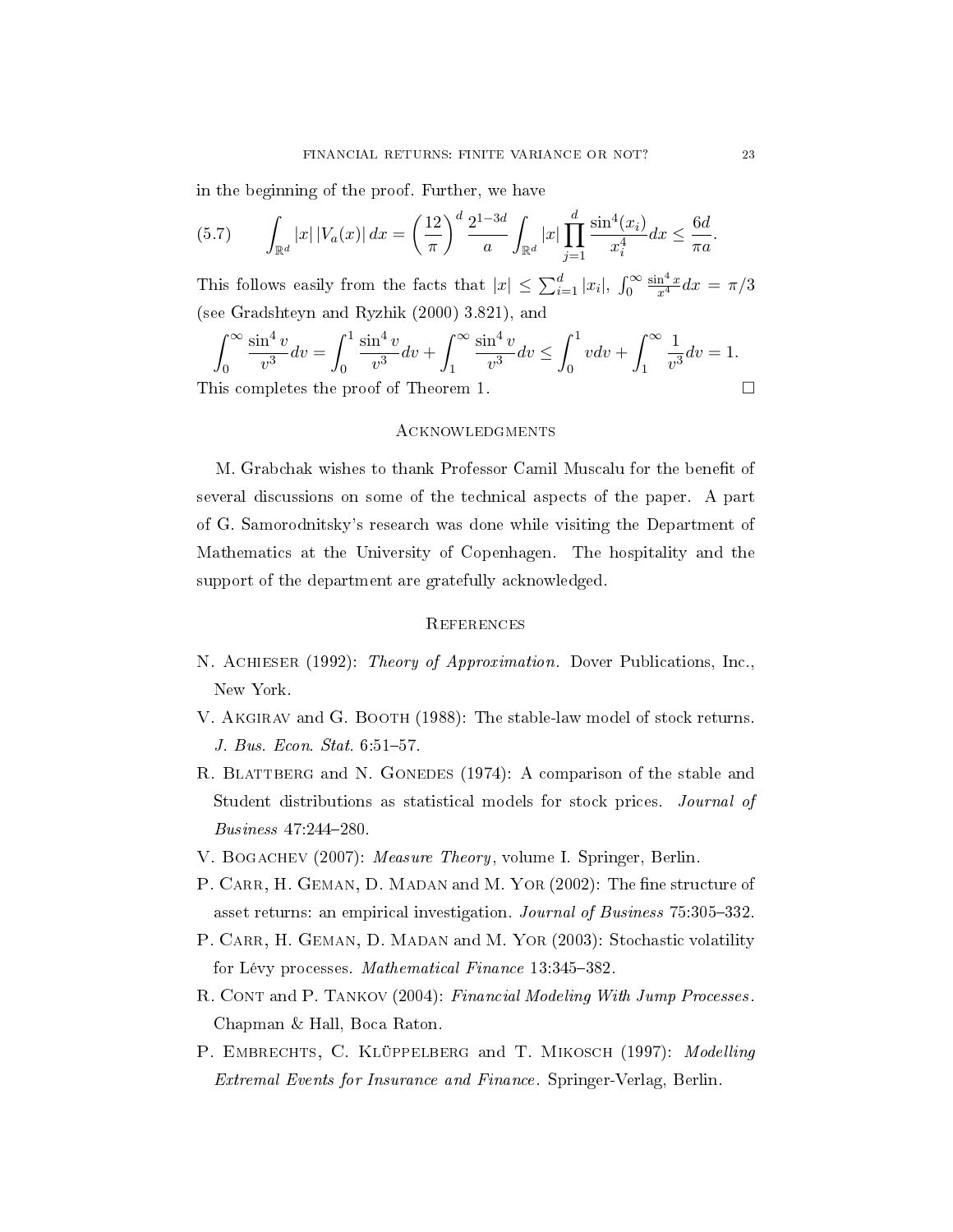- E. Fama (1965): The behavior of stock market prices. Journal of Business 38:34-105.
- W. FELLER (1971): An Introduction to Probability Theory and its Applications, volume 2. Wiley, New York, 2nd edition.
- G. Folland (1999): Real Analysis: Modern Techniques and Their Applications. Wiley, New York, 2nd edition.
- R. GENCAY, M. DACOROGNA, U. MULLER, O. PICTET and R. OLSEN (2001): An Introduction to High-Frequency Finance. Academic Press, London.
- I. Gradshteyn and I. Ryzhik (2000): Table of Integrals, Series, and Products. Academic Press, San Diego, sixth edition.
- L. Klebanov, S. Rachev and M. Safarian (2000): Local prelimit theorems and their applications to finance. Applied Mathematics Letters 13:73– 78.
- L. Klebanov, S. Rachev and G. Szekely (1999): Pre-limit theorems and their applications. Acta Applicandae Mathematicae  $58:159-174$ .
- I. Koponen (1995): Analytic approach to the problem of convergence of truncated Lévy flights towards the Gaussian stochastic process. Physical  $Review E 52:1197-1199.$
- A. Lau, H.-S. Lau and J. Wingender (1990): The Distribution of Stock Returns: New Evidence against the Stable Model. Journal of Business and Economic Statistics 8:217-223.
- B. MANDELBROT (1963): The variation of certain speculative prices. Journal of Business  $26:394-419$ .
- T. MIKOSCH and G. SAMORODNITSKY (2000): The supremum of a negative drift random walk with dependent heavy-tailed steps. Annals of Applied  $Probability 10:1025-1064.$
- S. MITTNIK and S. RACHEV (2000): Stable Paretian Models in Finance. Wiley, New York.
- J. ROSIŃSKI (2007): Tempering stable processes. Stochastic Processes and their Applications  $117:677-707$ .
- G. SAMORODNITSKY and M. Taqqu (1994): Stable Non-Gaussian Random